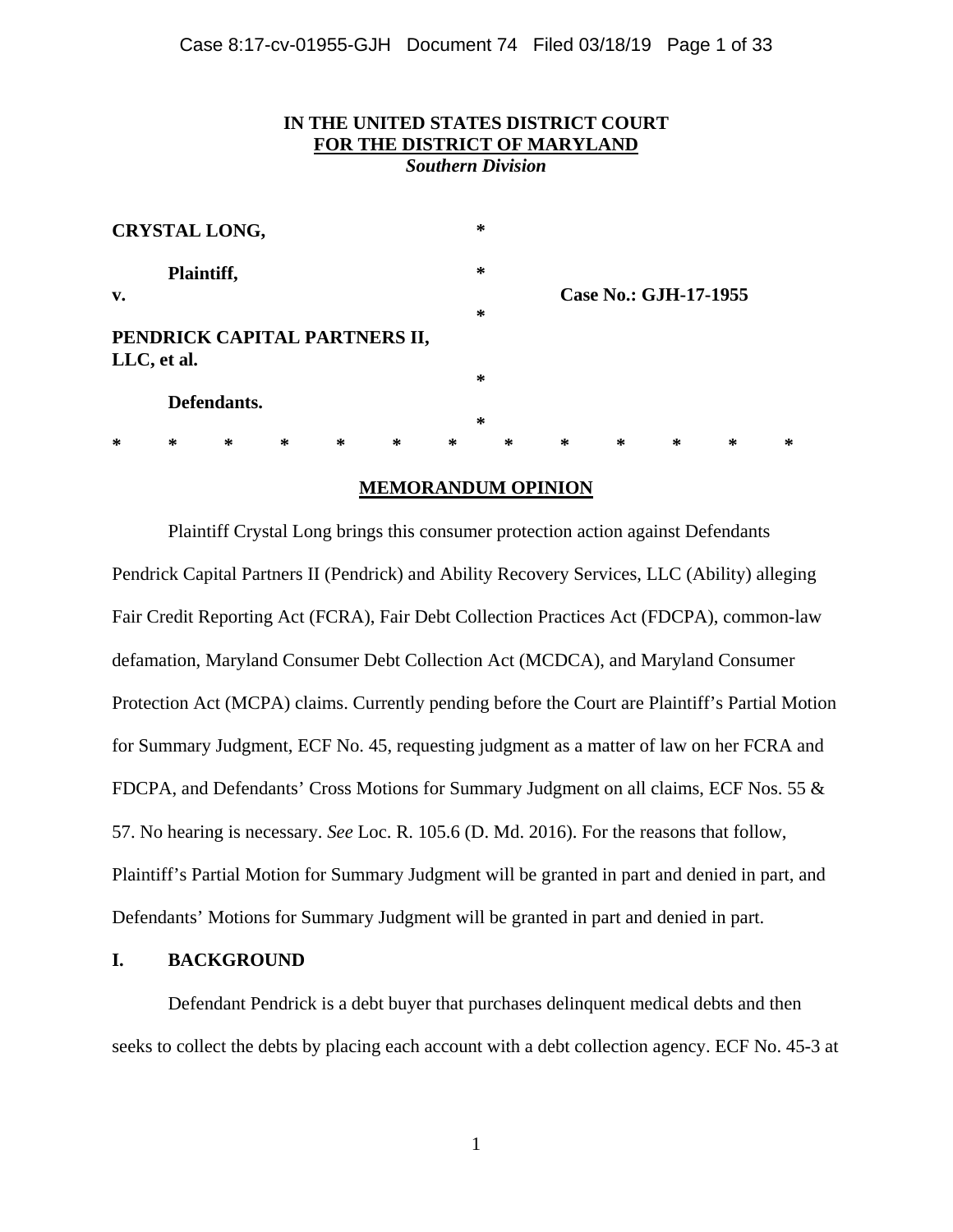#### Case 8:17-cv-01955-GJH Document 74 Filed 03/18/19 Page 2 of 33

47, 49.1 Pendrick does not resell any of the debts it buys. *Id.* In November 2016, Pendrick purchased a medical debt from EmCare-Randall Emergency Physicians belonging to a "Crystal Long" who lived at 5126 Sekots Road, Baltimore, Maryland. ECF No. 45-3 at 36. Pendrick then engaged Defendant Ability—a debt collector—to recover two accounts related to the Emcare debt. ECF No. 57-4 ¶ 4. An account ending in "2448" sought to recover \$1,125 of the Emcare debt, and an account ending in "2446" related to \$74.00 of the Emcare debt. ECF No. 45-3 at 101, 103.

Pendrick transmitted certain information about the Emcare debt to Ability including the debtor's Baltimore address, ECF No. 45-3 at 35, and the fact that the debtor received emergency room services from Emcare in August 2014, *see* Exhibit H.<sup>2</sup> Ability also associated the birthdate "May 1, 1985" and a Social Security number ending in "6876" with the Emcare debt. *See* Exhibit H. Ability uses "skip tracing"—a service that finds potentially identifying information about a consumer based on the details that Ability already knows about a debtor. ECF No. 45-3 at 60. Through skip tracing, Ability associated Plaintiff's address with the Emcare debt. *Id.* at 62.

Plaintiff Crystal Long has lived in Bowie Maryland at 12704 Fairwood Parkway for five years. ECF No. 45-3 at 3. Although Plaintiff shares her name with the Emcare debtor, it is undisputed that she is not responsible for the Emcare debt. ECF No. 45-3 at 24–26, 18; Exhibit H.<sup>3</sup> Further, despite sharing the debtor's name, Plaintiff does not share other personal identifying

<u>.</u>

<sup>&</sup>lt;sup>1</sup> Pin cites to documents filed on the Court's electronic filing system (CM/ECF) refer to the page numbers generated by that system.

 $2$  Exhibit H is an audio recording of the November 22, 2016 between Plaintiff Crystal Long and Defendant Ability employee Mark Carlson.

<sup>&</sup>lt;sup>3</sup> Plaintiff's counsel asked Ability's representative whether Ability still maintained that Plaintiff owes a debt to Ability. ECF No. 45-3 at 59–60. Ability's representative responded: "I don't think we actually know the answer to that." *Id.* at 60. This response is not enough to create a dispute as to whether Plaintiff owes the debt where Plaintiff has introduced significant evidence indicating that she is not responsible for the Emcare debt. Further, as discussed in more detail below, after Plaintiff filed her lawsuit, Defendant Ability ultimately asked the consumer reporting agencies to delete the Emcare debt from Plaintiff's credit report, ostensibly conceding that Plaintiff is not responsible for the debt. ECF No. 57-1 at 6.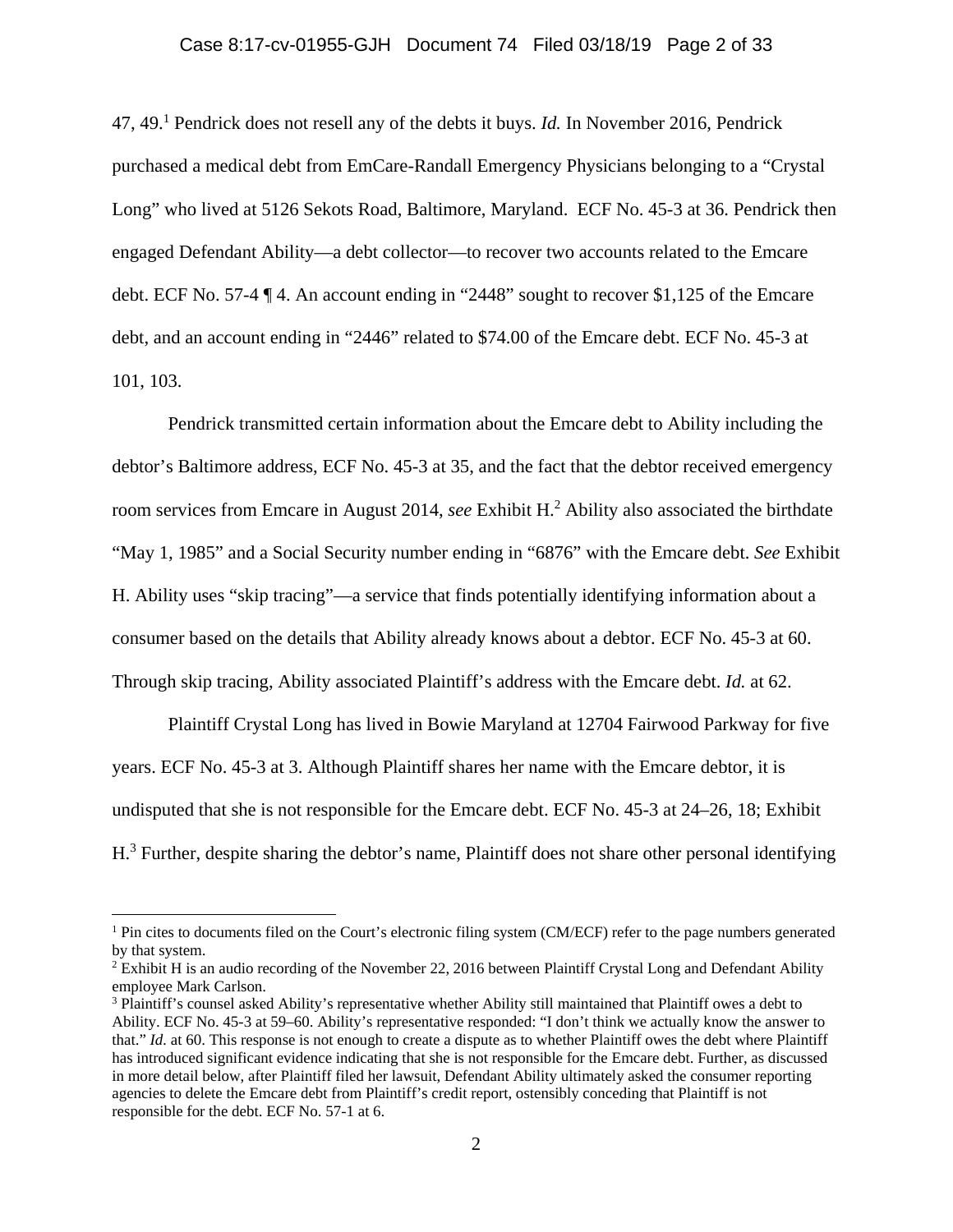#### Case 8:17-cv-01955-GJH Document 74 Filed 03/18/19 Page 3 of 33

information with the debtor. *Id.* at 24–26, 28, 95–96; Exhibit H. The hospital summary of the Emcare services rendered show that the debtor "Crystal Long" received care on August 26, 2014, includes the debtor's birthdate, and indicates that the debtor worked at the Department of Corrections. ECF No. 45-3 at 95–96. Plaintiff has a different birthdate and social security number than debtor "Crystal Long"; she has never received any services from EmCare; and she has never worked at the Department of Corrections. *Id.* at 24–26, 28; Exhibit H.

Based on the match between Plaintiff's and the debtor's name and a skip-traced address associating the debt with Plaintiff, Ability sent Plaintiff Crystal Long initial collection letters for the two accounts related to the underlying Emcare debt on November 14, 2016. *Id.* at 101–104. The letters included this language:

Unless you notify this office within 30 days after receiving this notice that you dispute the validity of the debt or any portion thereof, this office will assume this debt I [sic] valid. If you notify this office in writing within 30 days from receiving this notice, this office will provide you the name and address of the original creditor, if different from the current creditor. If you notify this office in writing within the thirty-day period that the debt, or any portion thereof, is disputed, this office will obtain verification of the debt or a copy of a judgment against you and a copy of such verification or judgment will be mailed to you by this office.

*Id.* at 101, 103. The letters also stated: "Be further advised that our client has instructed this office to make a direct report to a credit reporting agency should this debt go unresolved." *Id.* 

Accordingly, on November 22, 2018, within thirty days of receiving the collection letters, Plaintiff called Ability to notify the office that she disputed the validity of the Emcare debt. Exhibit H. Ability employee Mark Carlson answered Plaintiff's call. *Id.* Carlson and Plaintiff began by discussing the letter for the account ending in "2448" requesting payment of \$1,125 of the Emcare debt. *Id.* Plaintiff told Carlson that she did not recognize this debt. *Id.* Carlson explained that the debt was for services rendered at an emergency room in August 2014 and asked whether the birthdate on file for the debtor matched Plaintiff's date of birth. *Id.* No Social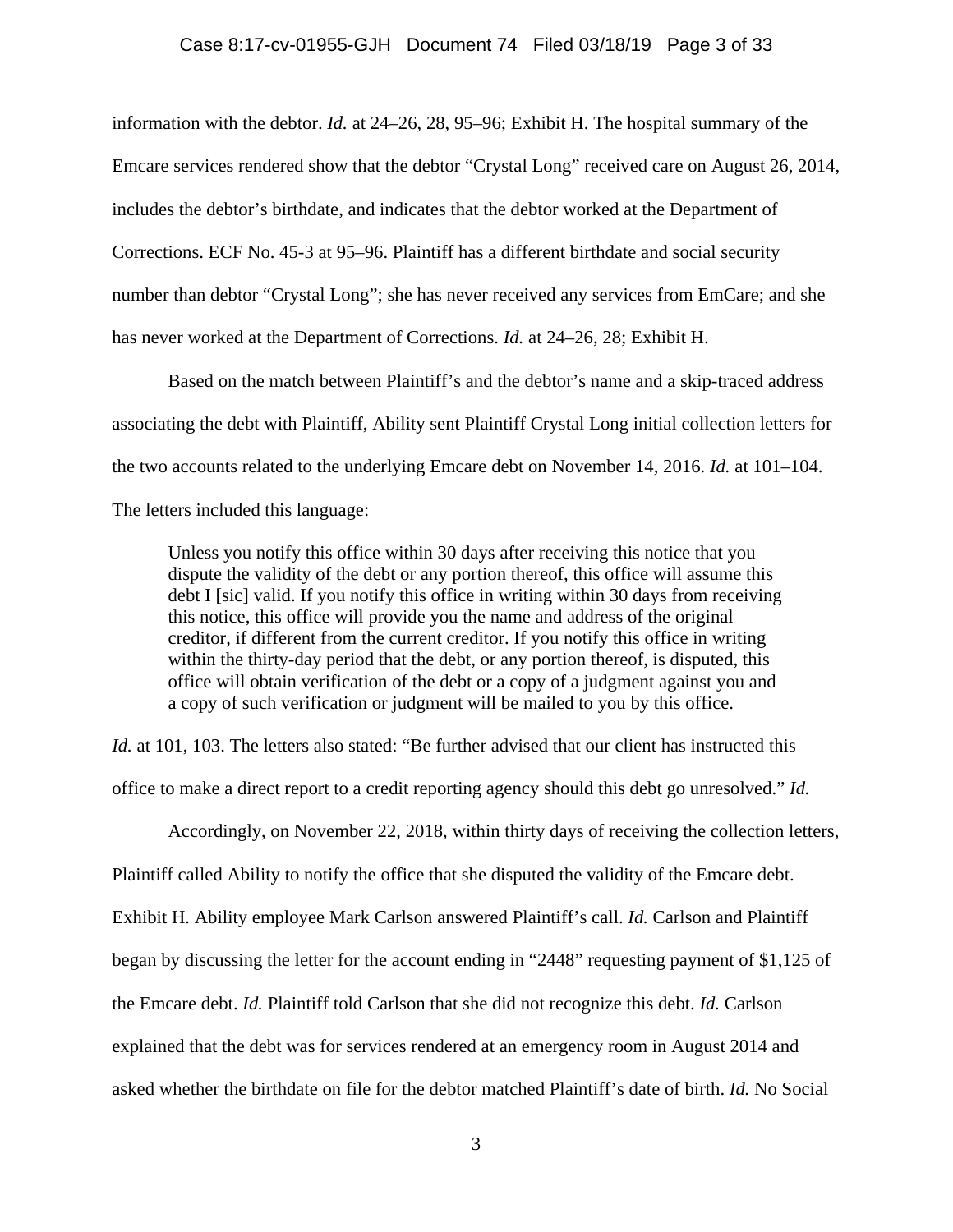#### Case 8:17-cv-01955-GJH Document 74 Filed 03/18/19 Page 4 of 33

Security number was associated with the \$1,125 debt (the "2448" account). *Id.* Plaintiff asserted that she was not in the emergency room in August 2014 and that the birthdate on file for the debtor was not her birthdate. *Id.* Carlson responded "You'll have to dispute this with your credit bureau then," and explained that Ability would place the account under dispute. *Id.* Carlson also shared that a Social Security number was purportedly associated with the second account for \$74.00. *Id.* That associated Social Security number did not match Plaintiff's.

Carlson at first told Plaintiff that Ability had already reported the debt to the consumer reporting agencies (CRAs); Plaintiff prompted, "you're telling me that these particular items of debt collection have been sent to my credit report, is that what you're saying, which is why you're going to dispute them?" and Carlson responded, "correct." *Id.* However, Carlson later told Plaintiff that Ability had only been aware of the debt for fifteen days, and it waits thirty days before furnishing tradeline information to credit bureaus. *Id.* 

Although Ability had not yet furnished the tradeline information and despite Plaintiff's specific assertions that her Social Security number and birthdate did not match the debtor's, Carlson indicated that Ability would report the debt to the CRAs and that Plaintiff's sole recourse was to dispute the debt through the CRAs after it was reported. *Id.* Specifically, as Plaintiff pressed for more information about why Ability contacted her about the debt, Carlson told Plaintiff again and again that she should just dispute it with the CRAs rather than ask Ability questions or take other action: "So I would recommend just dispute this with your credit agency"; "So again, just dispute it with the credit agency"; "rather than ask the questions, the easiest way to resolve this is to just contact the credit agencies"; "you keep asking me why, these 'whys' don't apply, I don't know 'why'"; "several times now I've advised, just dispute it with the credit bureaus under your name"; "that answer is best suited for the credit reporting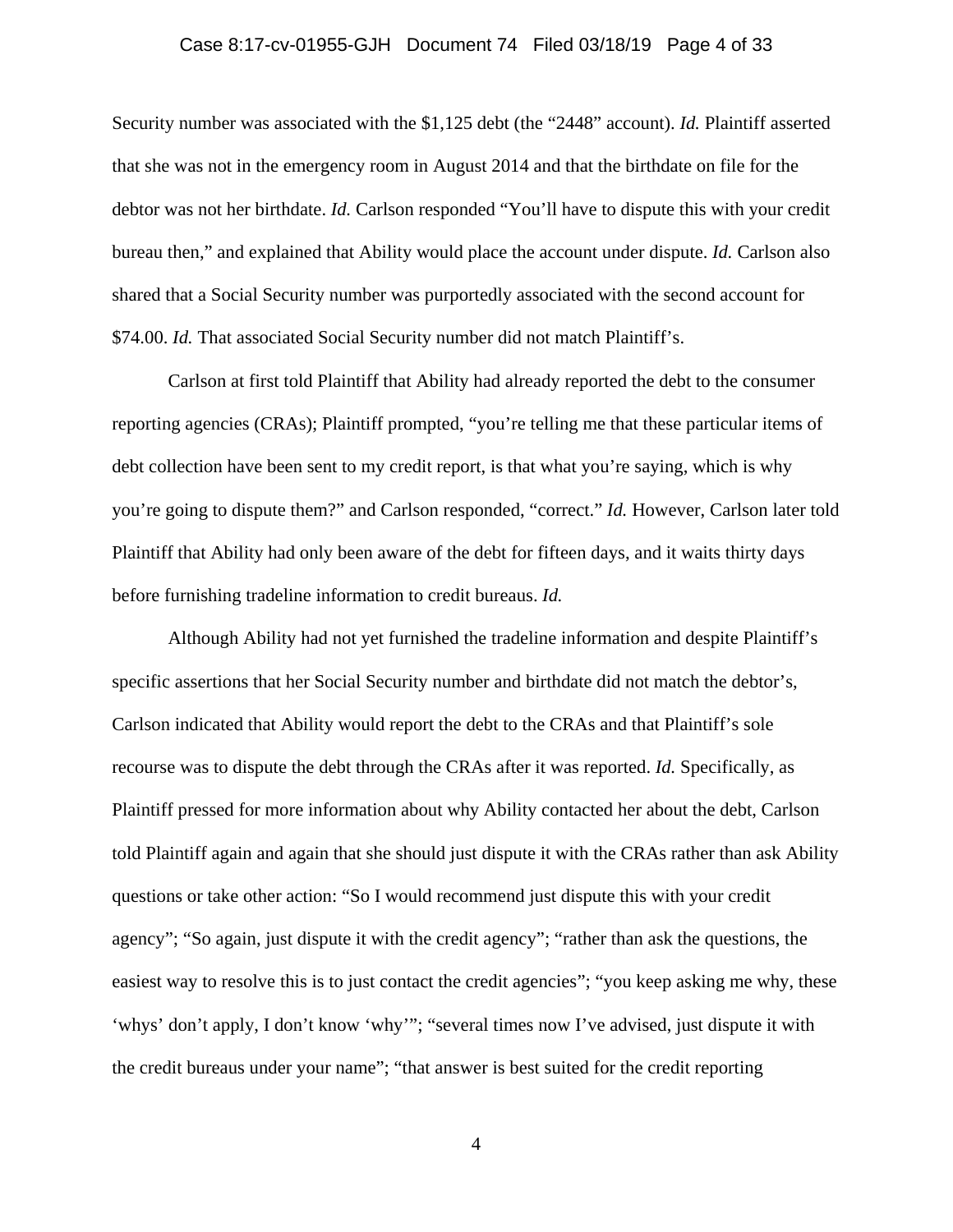#### Case 8:17-cv-01955-GJH Document 74 Filed 03/18/19 Page 5 of 33

agencies." *Id.* Acknowledging the possibility that Ability's collection attempts were based on errors, Carlson continuously suggested that the credit reporting agencies would be best suited to determine whether an error had in fact occurred: "when it gets sent over to the credit reporting agencies, they'll identify whatever unique factors that they utilize, matching up all your information and they'll identify if there was in fact an error. Think of the database in the credit reporting agency—millions upon millions upon millions of people are stored there. Are there errors that occur? Absolutely. On a daily basis. On a case by case basis. So the only way to be able to resolve those types of errors that occur, which, again, based on human hands is certainly possible, you have to go through the steps with the credit reporting agency to dispute this with them." *Id.* 

Carlson also told Plaintiff that he would mark the accounts as disputed and Ability would not contact her about the debt. He did not tell her that she had to send in a written dispute to Ability, that she should request validation of the debts, or that she should provide documentation showing that her Social Security number and birthdate did not match the debtor's purported identifying information. *Id.* He stated at his deposition that he does not have the power to determine whether or not a consumer actually owes a debt and he was not sure who at Ability did have that authority. ECF No. 43-3 at 83. Similarly, Ability's corporate representative attested that Ability automatically uploads the information that they are provided to the CRAs, and the CRAs "decide the best fit" by matching the details provided with consumer information. *Id.* at 61.

After the November 22, 2016 phone call, Ability updated its internal records to reflect that Plaintiff had disputed the debt. ECF No. 57-10 at 9. However, after the thirty-day period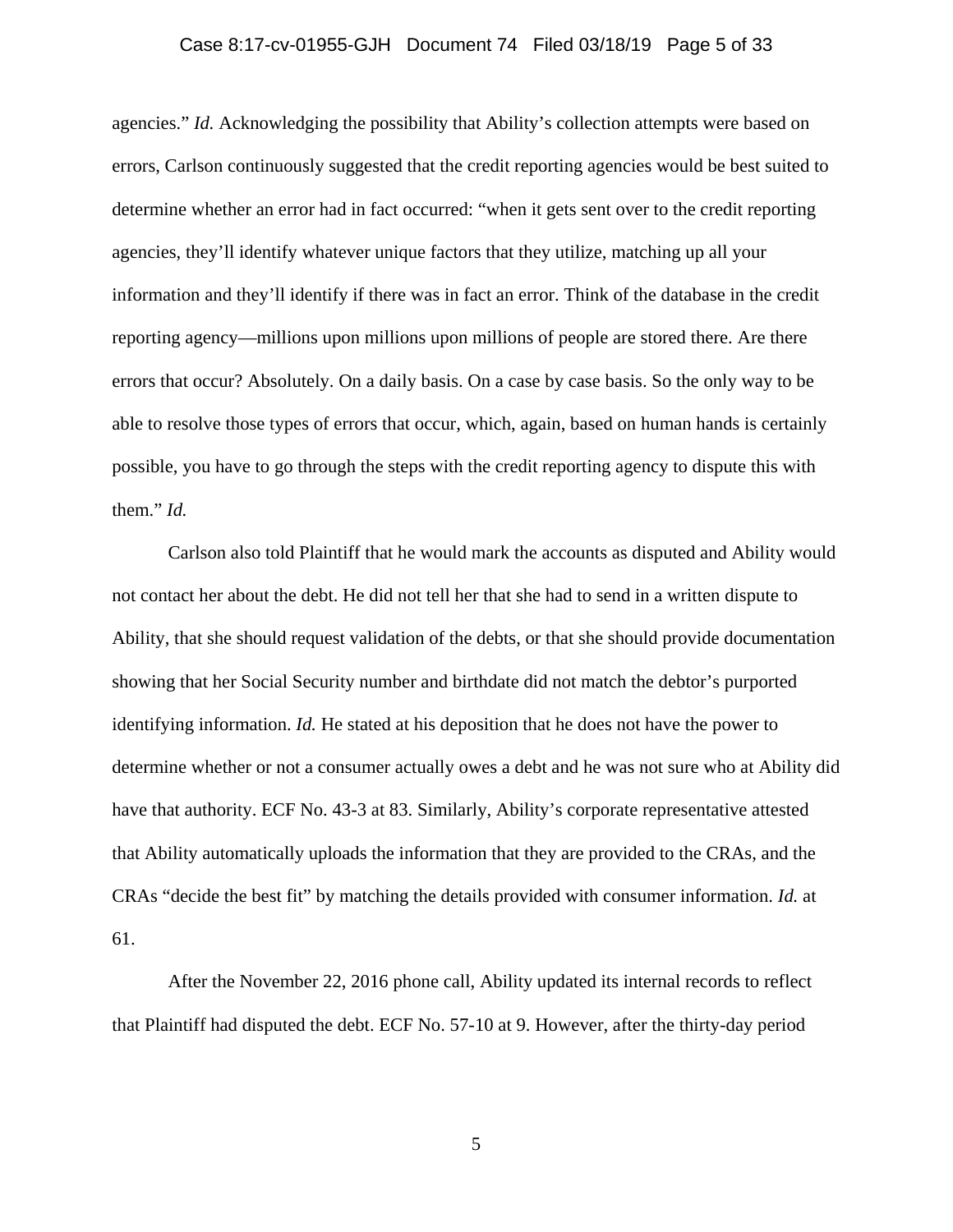#### Case 8:17-cv-01955-GJH Document 74 Filed 03/18/19 Page 6 of 33

outlined in the initial collection letters had passed, it then furnished tradeline information to the CRAs regarding the disputed debt. ECF No. 57-4 ¶ 9.

On December 17, 2016, Plaintiff received an alert from a credit report monitoring service stating that there was "new activity" on her credit report. ECF No. 45-3 at 106. Upon reviewing her credit report, she saw a new derogatory tradeline from Ability, indicating that she was delinquent on a \$1,125 debt. *Id.* at 109. Although Plaintiff had received collection letters related to two accounts underlying the Emcare debt, *id.* at 101–104, only one of the two debts appeared on her report, *id.* at 109. That same day, Plaintiff disputed the debt through Equifax Information Services, LLC.'s (Equifax) online credit reporting dispute protocol. *Id.* at 108–09. She explained that she had verbally disputed the debt with Ability, that she learned through a phone call with Ability that the debtor's birthdate did not match her date of birth and that the debt was related to an emergency room bill, which she had never incurred. *Id.* at 109. She wrote that she believed Ability's representatives "were going to make a note on their file stating that Crystal Long, at 12706 Fairwood Parkway, Bowie MD, 20720 was not the correct person and this would not be reported to my credit report. I am gathering by the fact that I am now writing this letter this did not happen." *Id.* 

Plaintiff's complaint triggered Equifax to request verification of the account information from Ability. *Id.* at 116, 139. Equifax sent Ability an automated consumer dispute verification (ACDV), which indicated that Plaintiff disputed the debt as "NOT HIS/HERS" requested that Ability "PROVIDE COMPLETE ID" and included Plaintiff's Social Security number and birthdate, which, as previously described, did not match the identifiers in Ability's records. *Id.* at 116. Notwithstanding what Ability knew about the asserted mismatch between Plaintiff's identifying information and that associated with the EmCare debt, "Ability responded to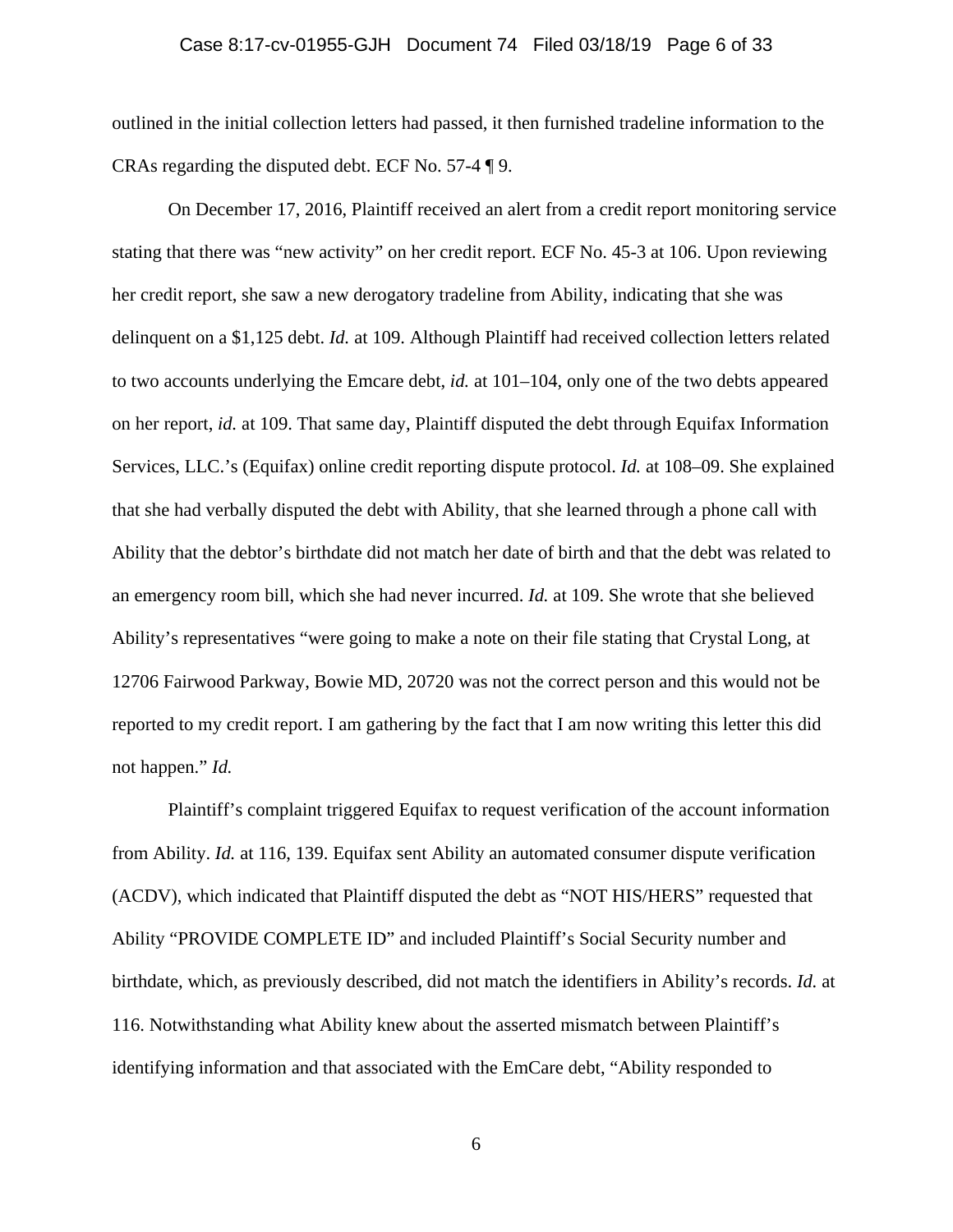#### Case 8:17-cv-01955-GJH Document 74 Filed 03/18/19 Page 7 of 33

Equifax's request and verified the account belonged to Plaintiff, including Plaintiff's first name, last name, and current address." *Id.* at 116. After receiving verification of the debt from Ability, Equifax provided Plaintiff with its reinvestigation results on December 28, 2017 and did not delete the derogatory tradeline. *Id.* 

On January 31, 2017, Plaintiff wrote a dispute letter to Experian Information Solutions, Inc. (Experian), Equifax, and TransUnion disputing the Ability tradeline. *Id.* at 24–26. Those letters included her date of birth, Social Security number, and current address. *Id.* Equifax received that dispute letter on February 5, 2017 and contacted Ability on February 9, 2017 to request it reinvestigate the debt. *Id.* at 116. Ability responded to Equifax on February 24, 2017 and verified the account belong to Plaintiff. *Id.* Experian received the dispute letter on February 7, 2017 and sent it to Ability on February 13, 2017 requesting reinvestigation. *Id.* at 132. "Ability verified" to Experian "that the account was report[ed] accurately." *Id.* The tradeline was not removed from Plaintiff's credit report.

In letters dated May 5, 2017, Plaintiff again disputed the Ability tradeline with Experian and TransUnion. *Id.* at 169–70. Ability again verified the tradeline as accurate. *Id.* at 59, 99, 133. Ability did not communicate with Pendrick about the Emcare debt after receiving the CRA's requests for reinvestigation. ECF No. 45-3 at 62. It did not contact Plaintiff to obtain additional information. *Id.* at 59 ("She didn't get any more phone calls. She didn't get any additional letters."). Instead, the reinvestigation procedure involved looking at the dispute information and reviewing the account details already in their system. *Id.* at 60, 99. Ability's system listed Plaintiff's account as disputed but did not specifically note that Plaintiff claimed she had never received emergency room services from Emcare or that she claimed the debtor's purported birthdate and Social Security number did not match her own.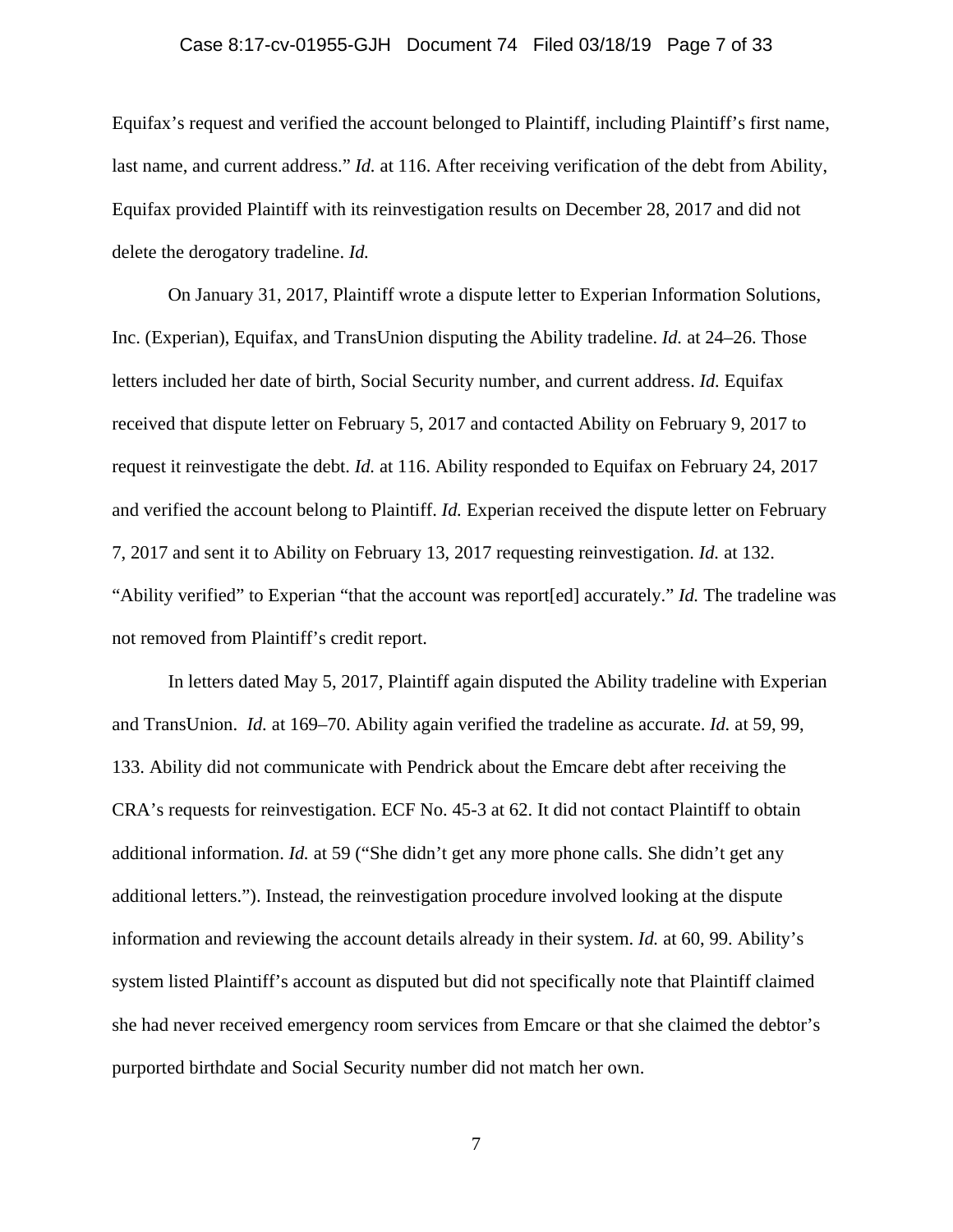#### Case 8:17-cv-01955-GJH Document 74 Filed 03/18/19 Page 8 of 33

Although Plaintiff provided her birthdate and Social Security number in her disputes to the CRAs, she did not provide this information directly to Ability. As Ability's representative stated: "she didn't provide any additional information to use to state that it wasn't her, so we left it in a disputed status" and then "we get the [disputes] over [from the CRAs] with no additional information, so we verified what we had on the system which was unknown." ECF No. 45-3 at 59.

Plaintiff works in the finance department at Trust Health Plans in a position that involves significant financial responsibility including "overseeing the staff accountants, the temps, closing the books, approving financial transactions, and reviewing staff accountants' work" and handling millions of dollars in transactions on a regular basis. ECF No. 45-3 at 4, 7. When Plaintiff first applied to work at Trusted Health Plans, she signed a document giving her employer permission to check her credit. *Id.* at 5, 7. Plaintiff signed that document in June 2016 and started her employment with Trusted Health Plans on September 12, 2016. *Id.* at 18. It is not clear from the record whether Plaintiff's employer ever used the consent form to check her credit either when she first applied for employment during the summer of 2016 or later in 2016 and 2017 when the inaccurate derogatory tradeline appeared on her credit report, however the employer did have Plaintiff's consent to do so. *Id.* at 18.

Plaintiff's awareness that her credit report included inaccurate information and that she worked in an industry that requires a high level of trust deterred Plaintiff from pursuing new career opportunities. ECF No. 65-1 at 9, 22. Specifically, in May 2017, after a prospective new employer required access to Plaintiff's credit report as part of a job application and subsequently did not make Plaintiff a job offer, Plaintiff postponed applying for additional new jobs. ECF No. 65-1 at 9, 22. After Plaintiff filed this lawsuit and the Emcare debt tradeline was finally removed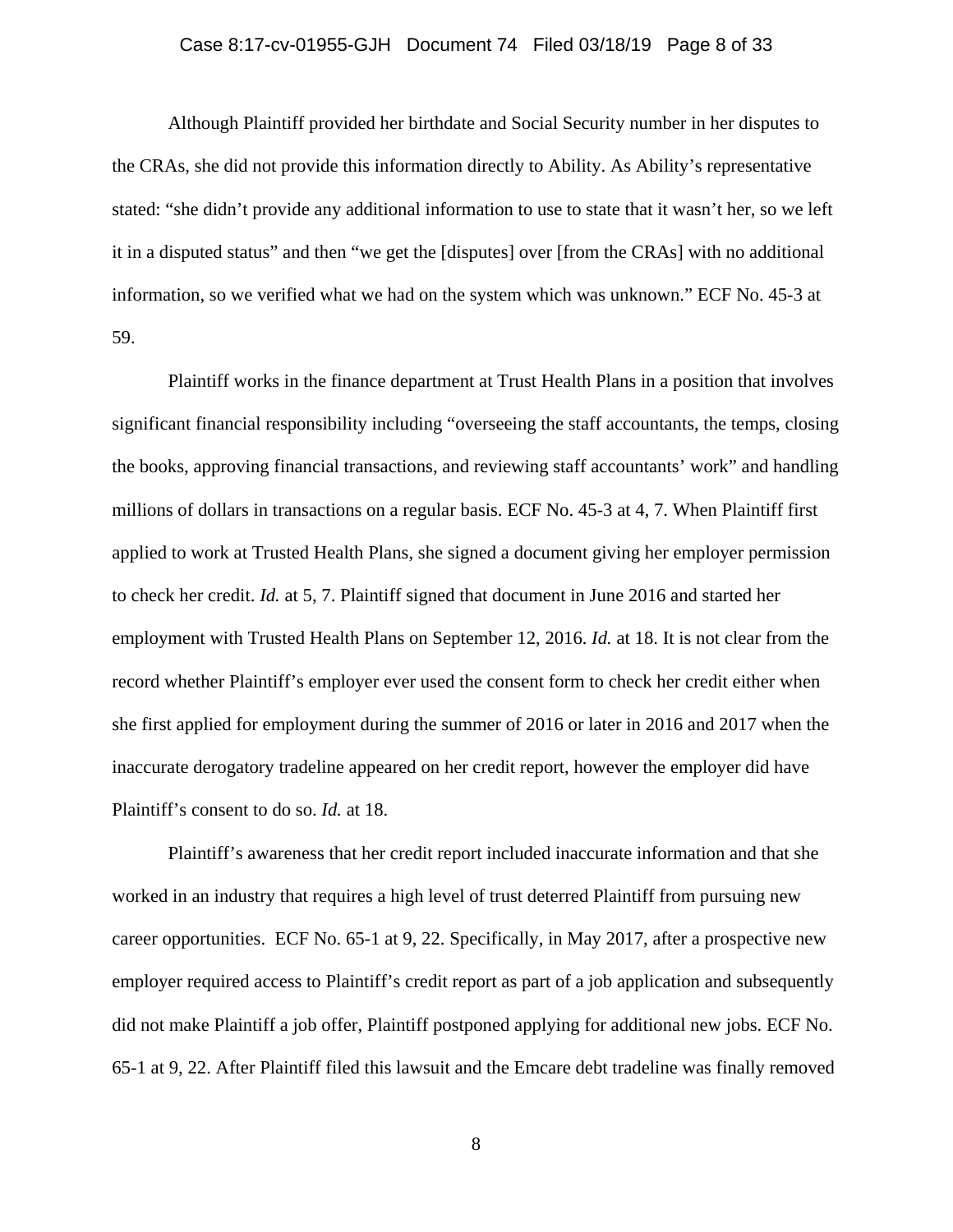#### Case 8:17-cv-01955-GJH Document 74 Filed 03/18/19 Page 9 of 33

from Plaintiff's credit report, Plaintiff was promoted twice, first in July 2017 and again in September 2017. ECF No. 51-11 at 10.

Plaintiff also provides evidence that at some point the interest rate on one of her credit cards increased. ECF No. 65-1 at 1, 4, 31. However, it is disputed whether there is a connection between the interest rate increase and the inaccurate credit report information, and it is not clear from the record if the interest rate increased after the derogatory tradeline appeared on her credit report.<sup>4</sup>

During the period that the inaccurate tradeline appeared on Plaintiff's credit report, she chose not to apply for new credit, believing a denial of new credit application likely. ECF No. 45-3 at 10, 11. For example, she was deterred from applying for credit to buy a new car. *Id.* at 11. Plaintiff also suffered emotional distress and anxiety that manifested through loss of sleep, headaches, racing pulse, and nausea, knowing that her credit report contained inaccurate information. *Id.* at 6.

On May 19, 2017, Plaintiff filed this lawsuit against Defendants Pendrick and Ability as well as against Equifax and Experian in Prince George's County Circuit Court in Prince George's County, Maryland. ECF No. 1. Plaintiff filed an Amended Complaint on June 12, 2017. ECF No. 2. Defendants removed the action to this Court. ECF No. 1. The Amended Complaint alleged FCRA, FDCPA, MCDCA, MCPA, common law defamation, and declaratory judgment claims. ECF No. 2.

<sup>&</sup>lt;sup>4</sup> At the summary judgment stage, the Court draws all reasonable inferences in favor of the non-moving party. When evaluating Plaintiff's motion for summary judgment, the Court views the facts in the light most favorable to the Defendants; doing so, it would be unfair to assume a connection between the inaccurate credit report and the increased interest rate because Plaintiff has not provided any evidence about when her interest rate increased. However, when analyzing Defendants' motions, the Courts draws all reasonable inferences in Plaintiff's favor, and in this light, it would be fair to assume such a connection.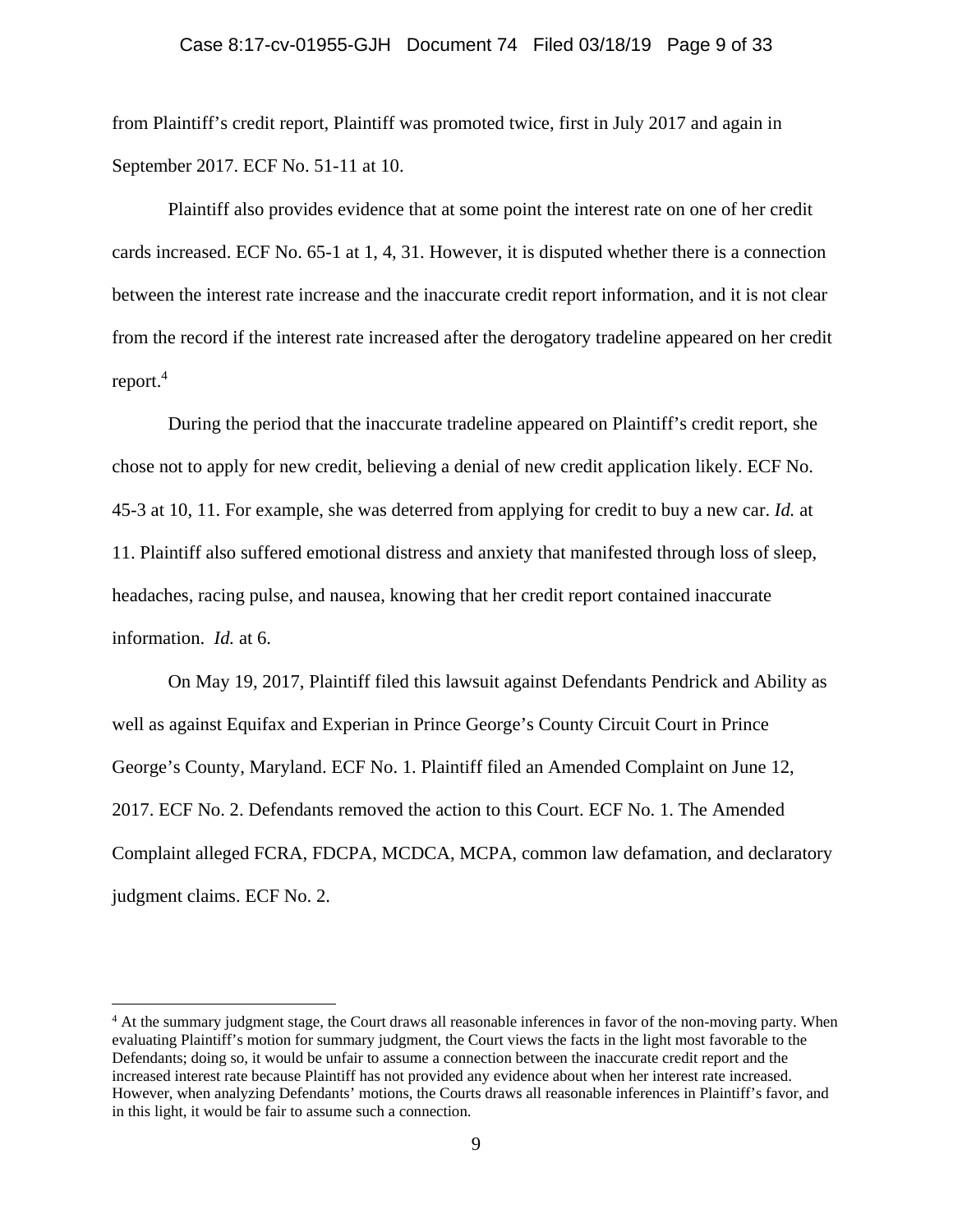In June 2017, a month after Plaintiff filed this action, Ability made requests to the CRAs to delete all tradeline information that was furnished regarding the Emcare debt. ECF No. 57-1 at 6.5 When Ability requested that the tradeline be deleted, it had the same information about Plaintiff's dispute as it had when it had previously verified the accounts to the CRAs.

Plaintiff filed a Partial Motion for Summary Judgment requesting judgment as a matter of law on her FCRA and FDCPA claims. ECF No. 45. Defendants each filed Cross Motions for Summary Judgment on all claims and opposed Plaintiff's partial motion. ECF Nos. 55 & 57. Plaintiff responded, ECF No. 65, and Defendants replied, ECF Nos. 68–69.

#### **II. STANDARD OF REVIEW**

<u>.</u>

Summary judgment is proper if there are no issues of material fact and the moving party is entitled to judgment as a matter of law. *Celotex Corp. v. Catrett,* 477 U.S. 317, 322, 106 S.Ct. 2548, 91 L.Ed.2d 265 (1986); *Francis v. Booz, Allen & Hamilton, Inc.,* 452 F.3d 299, 302 (4th Cir. 2006). A material fact is one that "might affect the outcome of the suit under the governing law." *Spriggs v. Diamond Auto Glass,* 242 F.3d 179, 183 (4th Cir.2001) (quoting *Anderson v. Liberty Lobby, Inc.,* 477 U.S. 242, 248, (1986)). A dispute of material fact is only "genuine" if sufficient evidence favoring the non-moving party exists for the trier of fact to return a verdict for that party. *Anderson,* 477 U.S. at 248–49. However, the nonmoving party "cannot create a genuine issue of material fact through mere speculation or the building of one inference upon another." *Beale v. Hardy,* 769 F.2d 213, 214 (4th Cir.1985). The Court may rely on only facts supported in the record, not simply assertions in the pleadings, in order to fulfill its "affirmative obligation . . . to prevent 'factually unsupported claims or defenses' from proceeding to trial."

 $<sup>5</sup>$  Neither Plaintiff nor Defendants provide accurate record citations for this fact but it is nonetheless undisputed.</sup> *Compare* ECF No. 45-1 at 11 ("Following the filing of this lawsuit, the Ability tradeline was removed from Plaintiff's credit report.") *with* ECF No. 57-1 at 6 ("In June of 2017 Ability made requests to the CRAs to delete all tradeline information that was furnished regarding the debt, whereby all tradeline information regarding the debt was then removed from Plaintiff's credit reports.").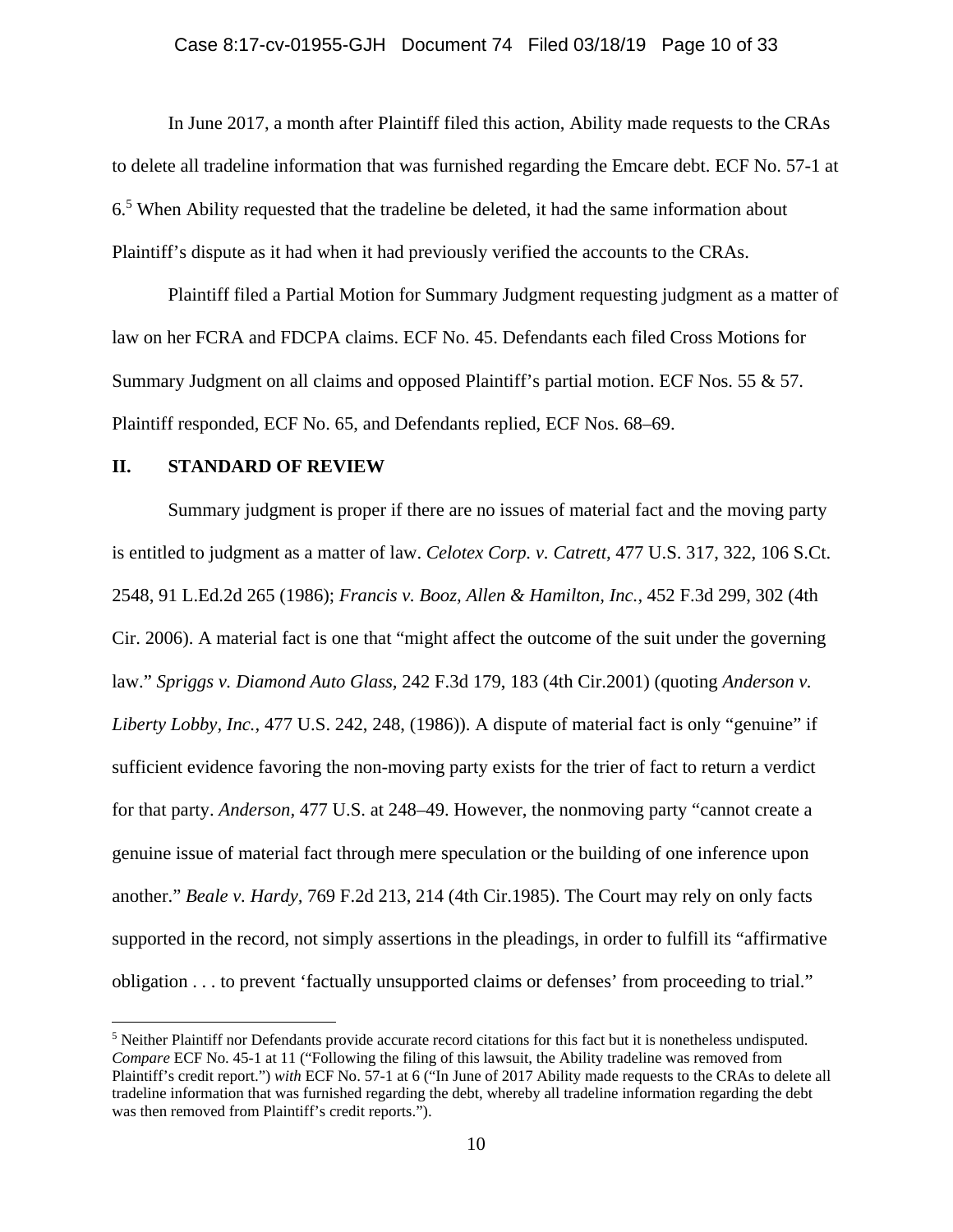*Felty v. Graves–Humphreys Co.,* 818 F.2d 1126, 1128 (4th Cir.1987). When ruling on a motion for summary judgment, "[t]he evidence of the non-movant is to be believed, and all justifiable inferences are to be drawn in [her] favor." *Anderson,* 477 U.S. at 255.

Cross-motions for summary judgment require that the Court consider "each motion separately on its own merits to determine whether either of the parties deserves judgment as a matter of law." *Rossignol v. Voorhaar*, 316 F.3d 516, 523 (4th Cir. 2003). "The Court must deny both motions if it finds there is a genuine issue of material fact, 'but if there is no genuine issue and one or the other party is entitled to prevail as a matter of law, the court will render judgment.'" *Wallace v. Paulos*, 2009 WL 3216622 at \*4 (D. Md. Sept. 29, 2009) (citation omitted).

#### **III. DISCUSSION**

1

#### **A. FCRA**

Plaintiff alleges that Defendant Ability violated the FCRA by negligently and/or willfully failing to conduct a reasonable investigation after the CRAs forwarded her disputes to Ability and by reporting inaccurate information to the CRAs by verifying the Emcare debt after receiving the disputes. Both Plaintiff and Defendant Ability seek summary judgment on this  $count.<sup>6</sup>$ 

"Congress enacted [the] FCRA in 1970 to ensure fair and accurate credit reporting, promote efficiency in the banking system, and protect consumer privacy." *Safeco Ins. Co. of Am. v. Burr*, 551 U.S. 47, 52 (2007) (citations omitted). Pursuant to 15 U.S.C. §§ 1681n & 1681o, individuals may file suit against furnishers of information to CRAs for FCRA violations.<sup>7</sup> 15

<sup>&</sup>lt;sup>6</sup> Defendant Pendrick is not covered by the FCRA, and Plaintiff does not allege that it should be held vicariously liable for the FCRA violations alleged in the complaint. ECF No. 2 at 6–7.

<sup>&</sup>lt;sup>7</sup> Ability argues that there is no private right of action under 15 U.S. § 1681s-2 in general. ECF No. 57-1 at 7. However, the Fourth Circuit has explained that although the "FCRA explicitly bars private suits for violations of §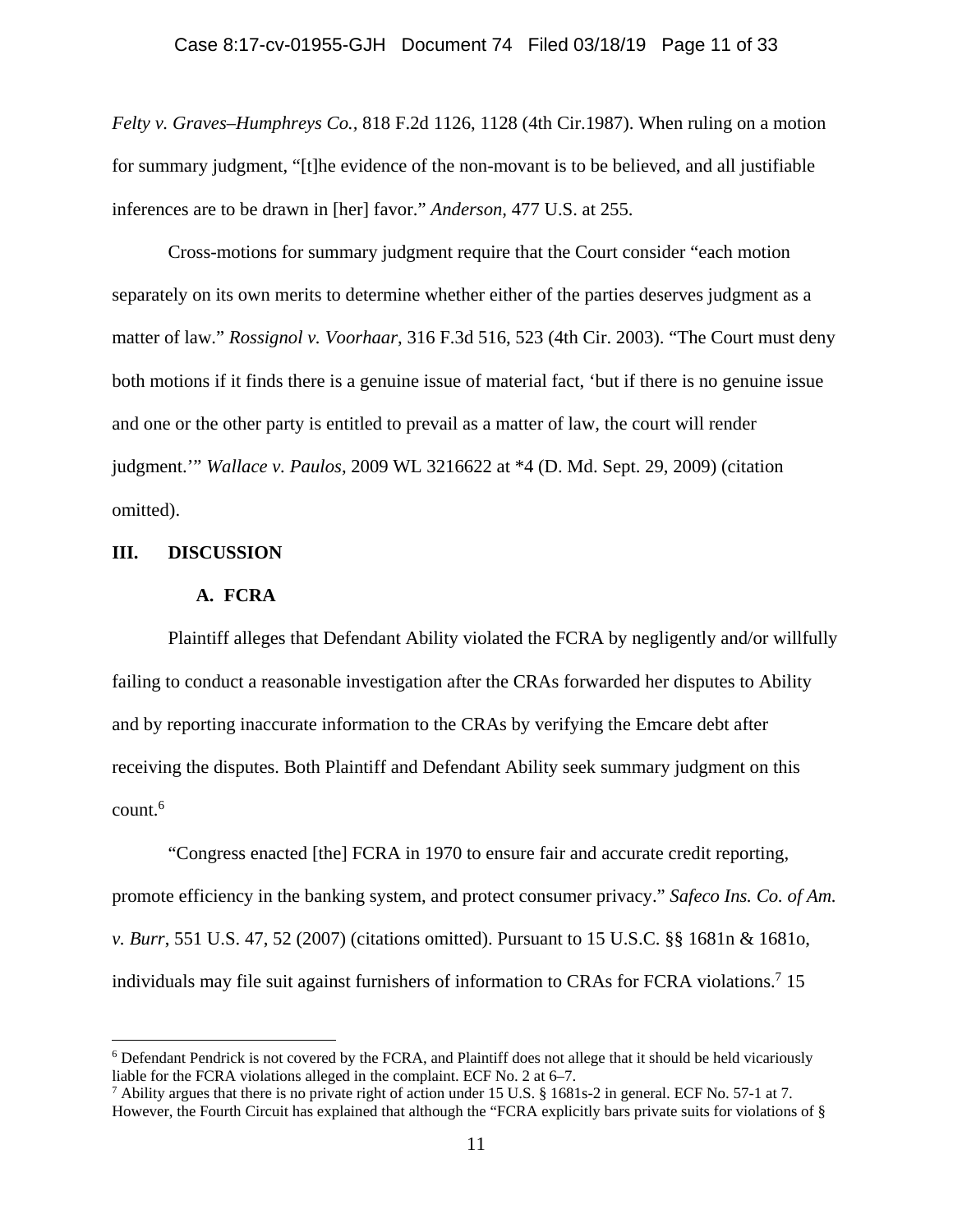U.S.C. §§ 1681n, 1681o; *Dalton v. Capital Associated Indus., Inc.,* 257 F.3d 409, 415 (4th Cir. 2001).

Pursuant to § 1681s-2(b), once a furnisher of information, such as a mortgage lender, credit card issuer, or debt collector is given notice of a dispute about the completeness or accuracy of any information provided to a CRA, the furnisher shall "conduct an investigation with respect to the disputed information," "review all relevant information provided by the  $[CRA]$  pursuant to section  $1681i(a)(2)$  of this title," and "report the results of the investigation to the  $[CRA.]$ " 15 U.S.C. § 1681s-2(b)(1)(A)–(C). "Congress clearly intended furnishers to review reports not only for inaccuracies in the information reported but also for omissions that render the reported information misleading. Courts have held that a credit report is not accurate under [the] FCRA if it provides information in such a manner as to create a materially misleading impression." *Saunders v. Branch Banking & Trust Co.*, 526 F.3d 142, 148 (4th Cir. 2008).

For Plaintiff to be entitled to summary judgment for Ability's failure to comply with § 1681s-2(b)(1)(A)'s investigation requirement, she must show that the undisputed facts establish (1) that she notified a CRA of the disputed information, (2) that the CRA notified the Defendant furnisher of the dispute, and (3) that the furnisher then failed to reasonably investigate and modify the inaccurate information. *Johnson v. MBNA Am Bank, NA*, 357 F.3d 426, 430–31 (4th Cir. 2004). For Plaintiff to prevail on her  $\S 1681s-2(b)(1)(C)$  claim that Ability reported inaccurate information to the CRAs, the undisputed evidence viewed in the light most favorable

 <sup>1681</sup>s–2(a)," aggrieved parties may "still bring private suits for violations of § 1681s–2(b)." *See Saunders v. Branch Banking & Trust Co.*, 526 F.3d 142, 149 (4th Cir. 2008). *see also Johnson v. MBNA Am. Bank, NA,* 357 F.3d 426, 431–32 (4th Cir.2004) (affirming jury verdict in consumer suit for violation of § 1681s–2(b)). Plaintiff's complaint mentions § 1681s-2(a), but her partial motion for summary judgment focuses on §1681s-2(b). To the extent that Plaintiff seeks summary judgment on a § 1681s-2(a) claim, that claim fails as a matter of law because no private cause of action exists for violations of § 1681s–2(a).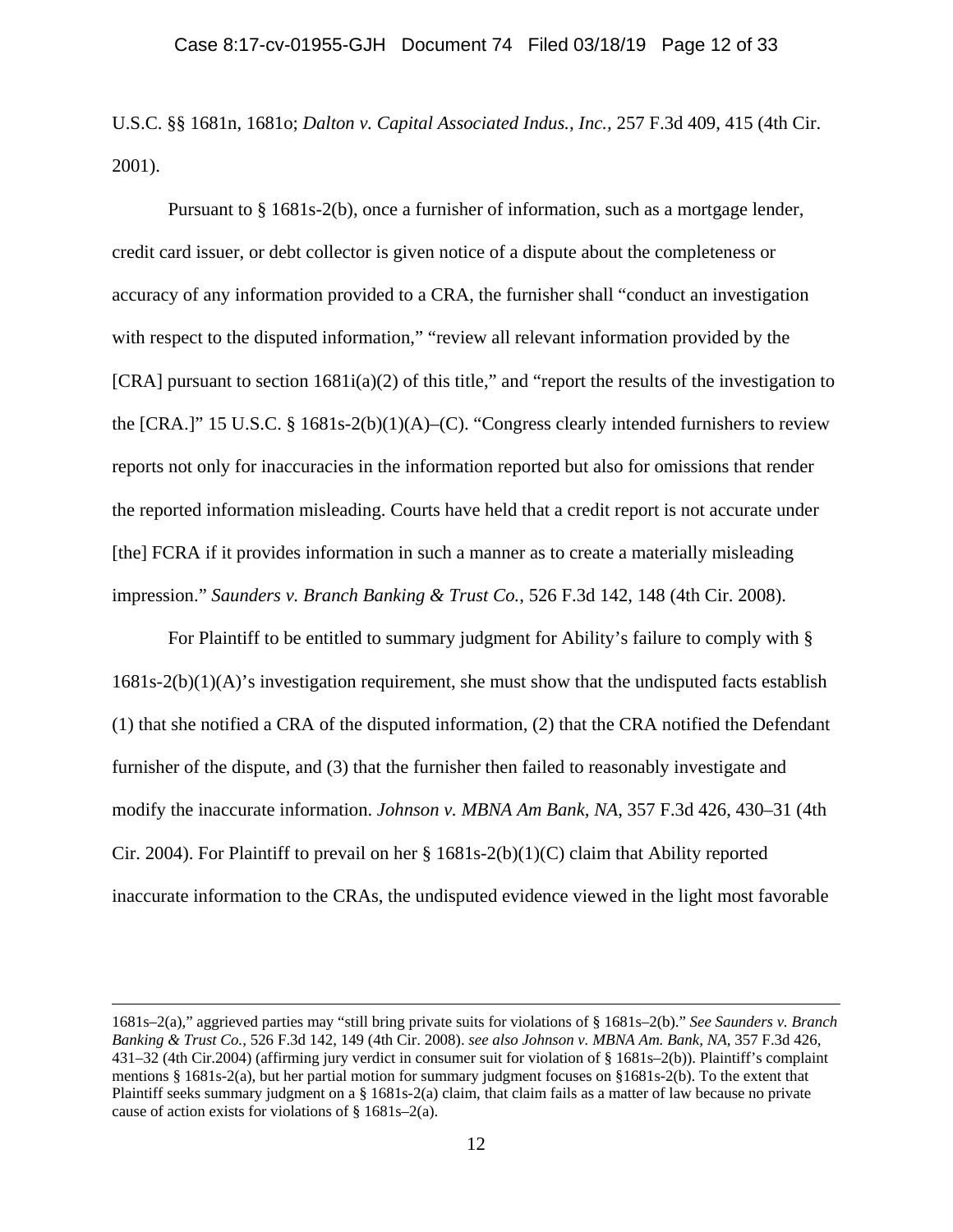### Case 8:17-cv-01955-GJH Document 74 Filed 03/18/19 Page 13 of 33

to the Defendant must show that Ability reported incorrect information or omitted details that rendered the reported information misleading.

It is undisputed that Plaintiff notified the CRAs of her dispute—she sent dispute letters to Equifax on December 17, 2016 and to Equifax, Experian, and TransUnion on January 31, 2017 and May 5, 2017. ECF No. 45-3 at 108–09. It is further undisputed that the CRAs notified Defendant Ability of Plaintiff's disputes; the CRAs sent Automated Consumer Dispute Verification (ACDVs) to Ability on December 17, 2016, February 9, 2017, February 13, 2017, May 17, 2017, and May 21, 2017. ECF No. 45-3 at 139–55. However, Plaintiff and Defendant Ability disagree about whether Ability reasonably investigated and modified the information it furnished to the CRAs, whether Plaintiff suffered actual damages (an element of a negligent violation), and whether any failure to reasonably investigate was willful. The Court now addresses each of these issues.

### **i. Ability failed to conduct reasonable investigations of Plaintiff's disputes and failed to appropriately modify furnished information**

As the Fourth Circuit has explained, "'investigation,' is defined as '[a] detailed inquiry or systematic examination.'" *Johnson*, 357 F.3d at 430 (quoting Am. Heritage Dictionary 920 (4th ed. 2000)). Furnishers cannot meet their FRCA obligations by conducting "superficial, *un*reasonable inquiries." *Id.* at 430–31 (emphasis in original). In *Wood v. Credit One Bank*, a court held that a consumer-plaintiff was entitled to summary judgment against a furnisherdefendant that failed to conduct an FCRA-compliant reasonable investigation into the consumer's dispute. 277 F. Supp. 3d 821, 851 (E.D. Va. 2017). There, the consumer disputed a credit card account that he claimed was fraudulently opened in his name. *Id.* at 834–35. When the defendant received ACDVs of the account it merely compared the personal information listed on the disputes with the information associated with the credit card account. *Id.* at 852. The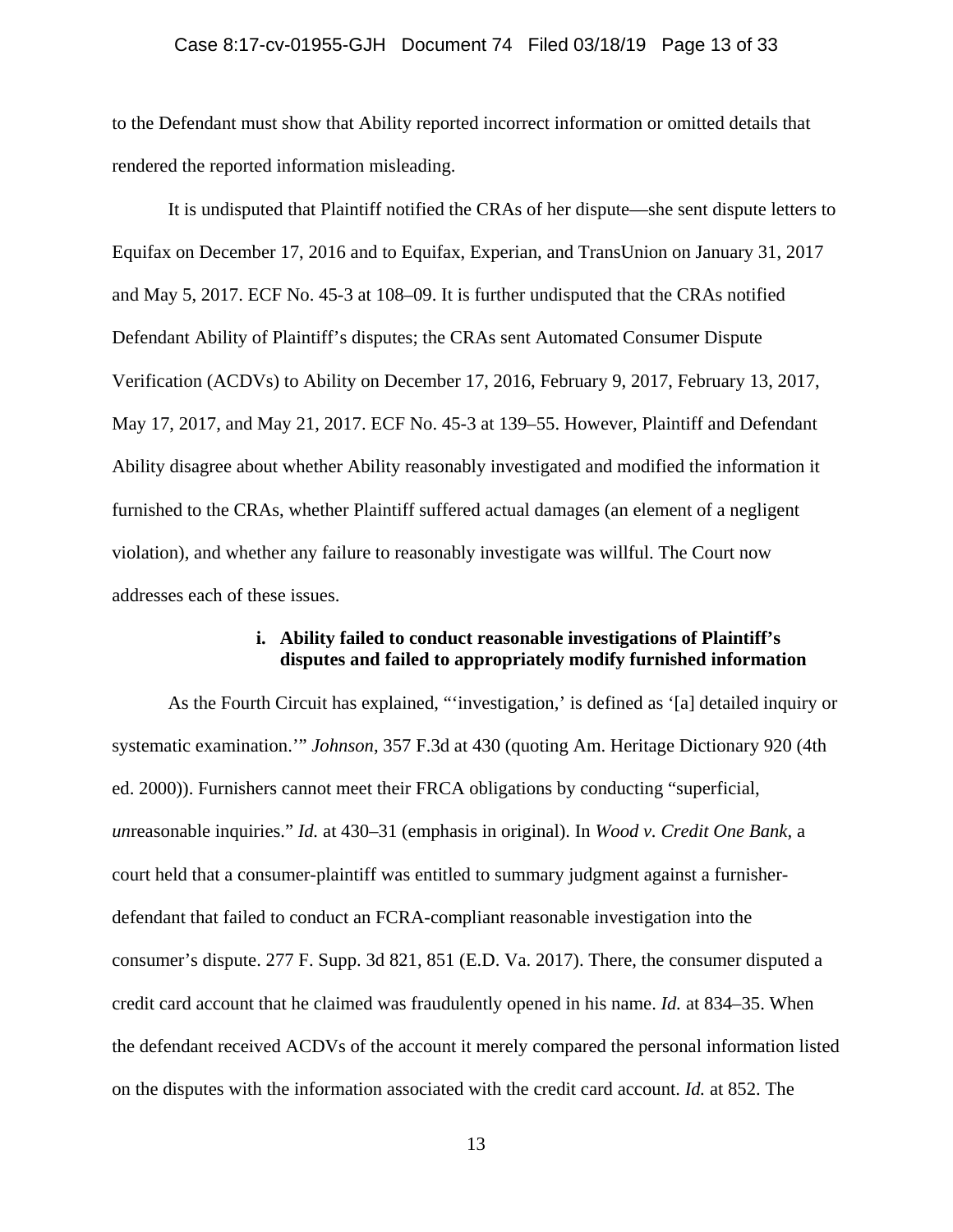### Case 8:17-cv-01955-GJH Document 74 Filed 03/18/19 Page 14 of 33

evidence established that the defendant never called the consumer or took steps besides reviewing its own internal file. *Id.* Further, in that case, it was established that "the only" information an investigation could produce that would cause [the defendant] to determine that an individual's account was fraudulently opened" was "either a police report or a signed affidavit alleging fraud." *Id.* 

The defendant claimed that it continued to verify the account in response to the ACDVs because the consumer had not established that he was not responsible for the debt. *Id.* at 854. Specifically, the defendant pointed out that although the consumer called the defendant to alert it to the fraud, the consumer "never submitted an identity theft report." *Id.* The court concluded that this fact was not "evidence that it performed any 'degree of careful inquiry'" into whether the account was fraudulently opened in the consumer's "name with his birthday, social security number, and an address that was affiliated with him." *Id.* at 853 (citing *Johnson*, 357 F.3d at 430). Ultimately, the court found "it was unreasonable" for the defendant to "simply match" the consumer's "personal identifiers with those associated with the Account" when the consumer "continued to dispute the Account. *Id.* 

The *Wood* court also held that the defendant reported "materially misleading" information to the CRAs in violation of its FCRA duty to accurately report reinvestigation results. After each "investigation," the defendant verified the consumer's disputed debt as "now resolved," a term, which according to the defendant meant, not that the consumer certainly owed the disputed debt, but that an investigation had been completed in compliance with the FCRA. *Id.* at 854.

The *Wood* court's analysis is persuasive and applies with equal if not more force here. As in *Wood*, the undisputed evidence here establishes that Defendant Ability performed only a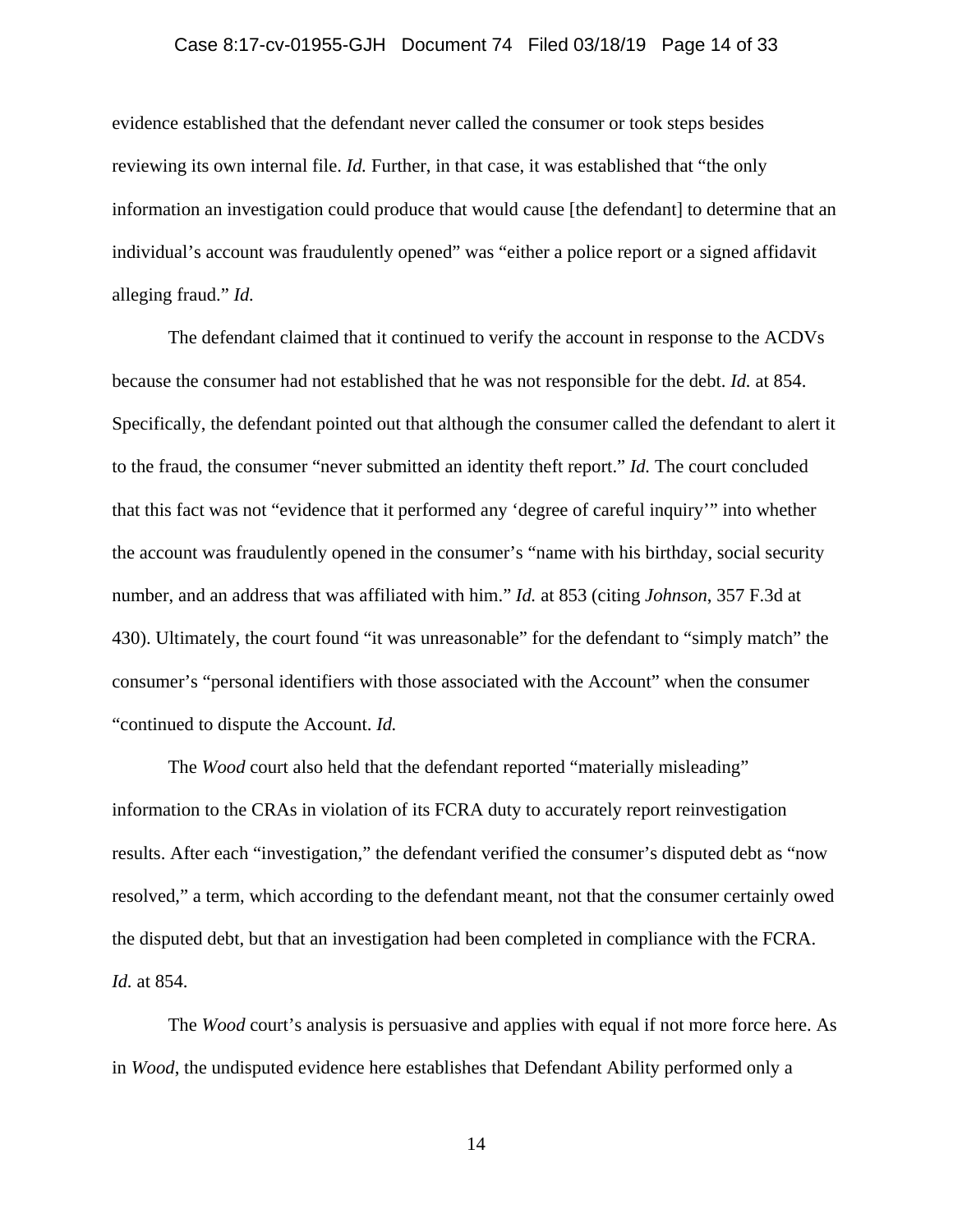### Case 8:17-cv-01955-GJH Document 74 Filed 03/18/19 Page 15 of 33

cursory investigation into Plaintiff's disputes. When Defendant Ability received ACDVs from the CRAs, like the defendant in *Wood*, it merely compared the personal information listed on the disputes with the information associated with the Ability account. Where in *Wood*, the information on the ACDVs at least matched the information in defendant's file, here the record establishes mismatches between the personal identifiers listed on the ACDVs. Specifically, the Social Security number, birthdate, and address provided by Plaintiff appear on the ACDVs and did not match the same listed in Ability's accounts. Nonetheless, Ability verified the debt with the CRVs. This verification was based solely on a match between: 1) the debtor's name and Plaintiff's name and 2) the address that Ability had added to the debtor's file based on skip tracing. Yet, rather than triggering Ability to contact Plaintiff or Defendant Pendrick (the creditor) for more information, Ability continued to verify the debt. Had Ability contacted Plaintiff or Defendant Pendrick, it would have learned that Plaintiff has lived at the same address for five years, while the debtor accrued the Emcare debt while living at a different address within the last five years, and unlike the debtor, Plaintiff has never worked at the Department of Corrections. ECF No. 45-3 at 3, 28.

Further, Ability's position that Plaintiff did not provide it with enough information to determine Plaintiff not responsible for the debt is meritless. Defendant Ability apparently has no policy for determining whether a consumer is actually responsible for a debt. The Ability representative who spoke with Plaintiff on November 22, 2016 when she first called to dispute the debt, attested that he did not have the ability to determine that a consumer is not actually responsible for a debt and he was not aware of who at Ability could make that determination. ECF No. 45-3 at 83. He also made that clear to Plaintiff over the phone. Rather than explaining what additional information the Plaintiff could provide to Ability such as an affidavit swearing to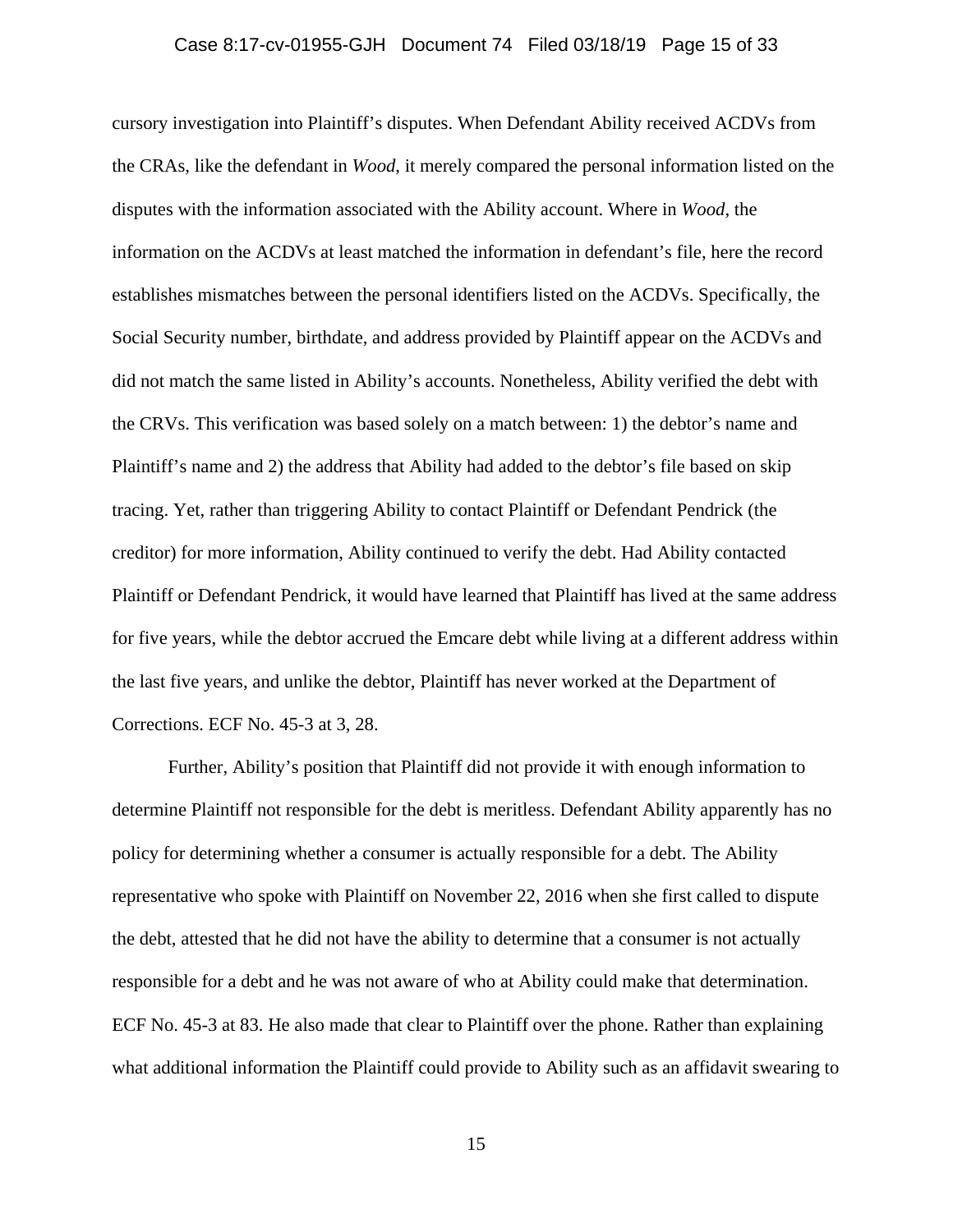### Case 8:17-cv-01955-GJH Document 74 Filed 03/18/19 Page 16 of 33

the fact that she did not receive emergency room services in August 2014 or documentation of her Social Security number and birthdate, which did not match the debtor's, Carlson told Plaintiff over and over that she should simply dispute the debt with the CRAs. Additionally, Ability's corporate representative explained vaguely that "if someone tells us they don't owe [a debt], you know, then we take a look at the information that we have on file and take it from there." *Id.* at 59. When asked to explain that process more specifically, she answered that when a consumer disputes the debt, the consumer does not receive any more phone calls or letters but if the consumer does not provide additional information, Ability will not ask for the debt to be deleted from the CRAs. *Id.* She also stated that Ability automatically uploads information that they receive from creditors to the CRAs and allow the CRAs to "decide the best fit," suggesting that Ability never on its own determines that a consumer does not owe a debt and chooses not to report the debt to the CRAs. *Id.* at 61. Ultimately, Plaintiff had to file a lawsuit for Defendant Ability to acknowledge that she was not responsible for the debt.

Ability also violated its duty to accurately report investigation results and modify erroneously furnished information by continuously verifying the disputed debt despite what it knew about the mismatches between Plaintiff and the debtor's birthdate and Social Security number. It was materially misleading for Ability to verify the validity of the debt and its connection to Plaintiff despite the red flags indicating that Plaintiff was not responsible for the debt. At the very least, Ability negligently violated the FCRA and Plaintiff is entitled to summary judgment as to Ability's liability for failing to reasonably investigate her disputes.

Defendant's argument that it is entitled to summary judgment on Plaintiff's negligent violation of the FCRA claim because Plaintiff "has not provided any evidence of actual damages," ECF No. 57-1 at 12, is unpersuasive. First, a plaintiff may be entitled to judgment as a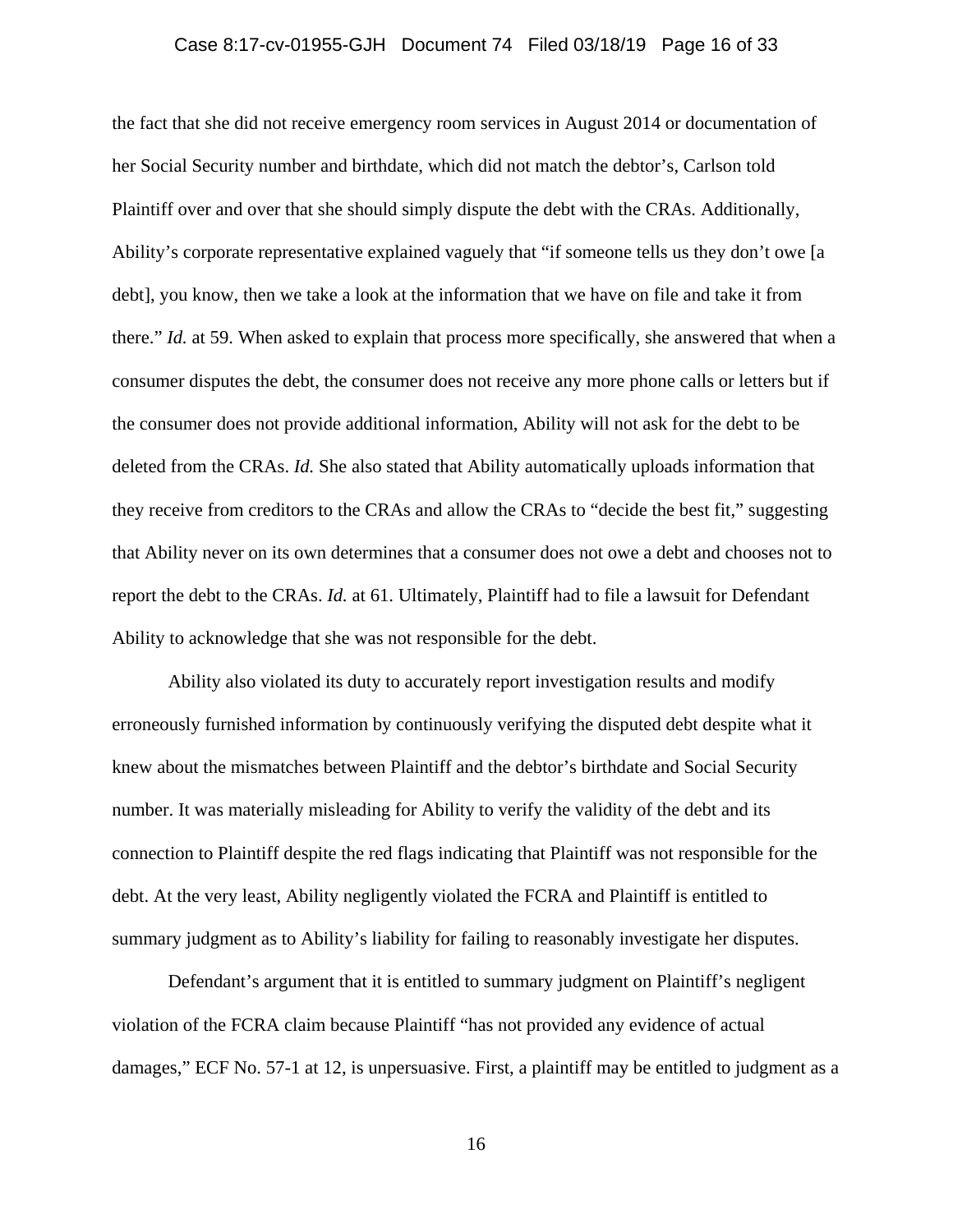### Case 8:17-cv-01955-GJH Document 74 Filed 03/18/19 Page 17 of 33

matter of law on the issue of FCRA liability even if further proceedings are necessary on the issue of damages. 15 U.S.C. § 1681o (describing the damages a plaintiff may receive but not defining liability under the FCRA). Further, a plaintiff successful at establishing a negligent violation of the FCRA is entitled to actual damages, *id.*, which "may include not only economic damages, but also damages for humiliation and mental distress," *Sloane v. Equifax Info. Servs., LLC*, 510 F.3d 495, 500 (4th Cir. 2007). Indeed, a plaintiff may be compensated if she is merely deterred from accessing the credit market because of inaccuracies on her credit report. *See Guimond v. Trans Union Credit Info. Co.*, 45 F.3d 1329, 1333 (9th Cir. 1995) (finding that "no case has held that a denial of credit is a prerequisite to recovery under the FCRA."). Further, a plaintiff's testimony can support an emotional distress award when the plaintiff is able to reasonably explain the circumstances of the "injury and does not resort to mere conclusory statements," so long as the testimony "sufficiently articulates true demonstrable emotional distress." *Sloane*, 510 F.3d at 503 (citing *Price v. City of Charlotte*, 93 F.3d 1241, 1251 (4th Cir. 1996)).

Viewing the facts in the light most favorable to the Plaintiff, Long was deterred from pursuing new career opportunities because she knew that her credit report included inaccurate information and she works in an industry that requires a high level of financial trust. In particular, after a prospective employer required access to Plaintiff's credit report and subsequently did not offer Plaintiff a job, Plaintiff postponed applying for additional new jobs. Defendant Ability points out that Plaintiff was recently promoted twice, however the Defendant ignores that these promotions did not occur until after Plaintiff filed this lawsuit and the Emcare debt was removed from her credit report. These promotions may lead a jury to conclude that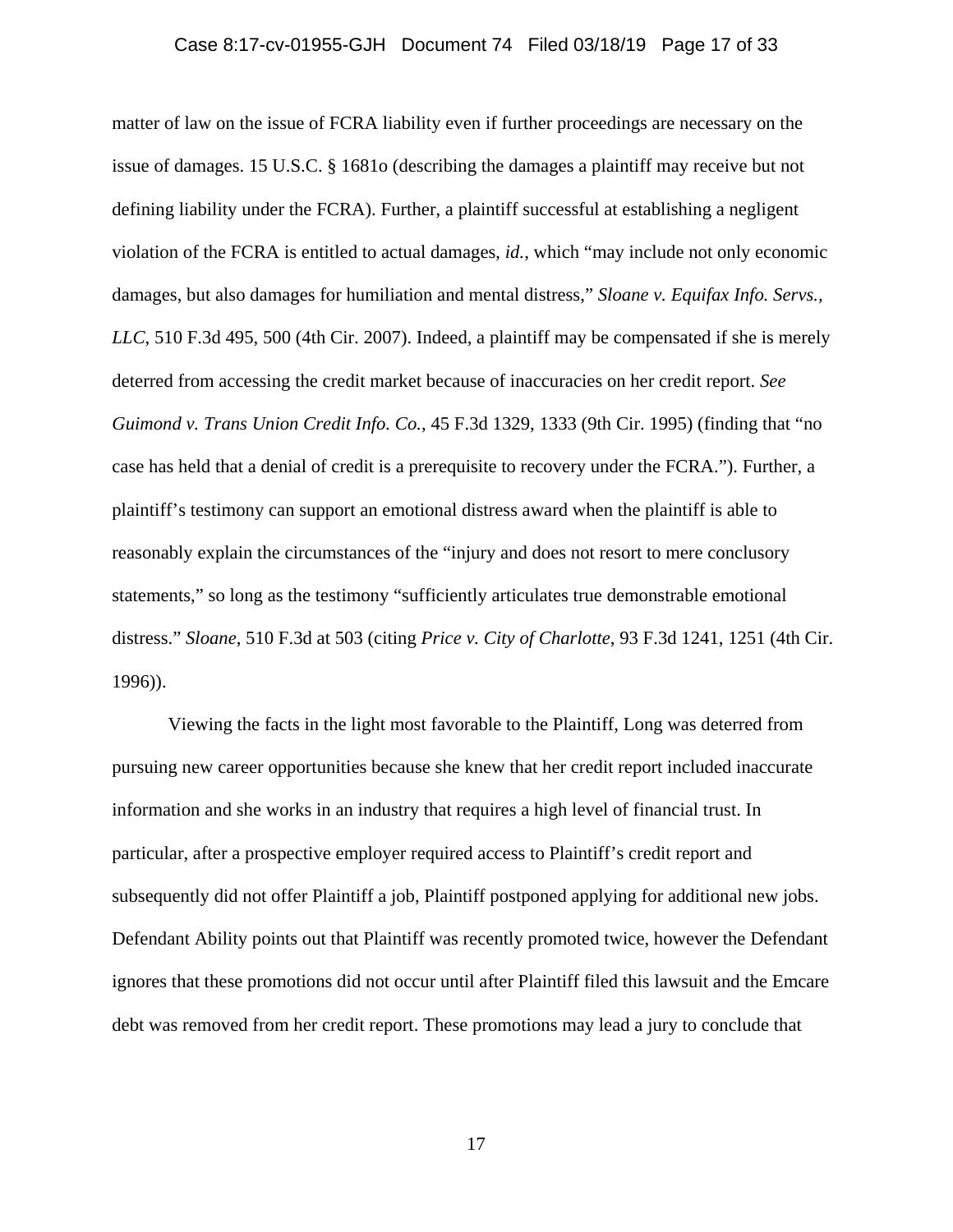### Case 8:17-cv-01955-GJH Document 74 Filed 03/18/19 Page 18 of 33

Plaintiff did not suffer harm, but they are insufficient to show that Defendant Ability is entitled to summary judgment on the issue of damages.

 Further, during the period that the inaccurate tradeline appeared on Plaintiff's credit report, Plaintiff withdrew from the credit market. A jury could reasonably conclude that Plaintiff's decision not to apply for new credit was based on her belief that a new credit application would likely be denied.

Plaintiff also attests that she suffered from emotional distress and anxiety that manifested through loss of sleep, headaches, racing pulse, and nausea, knowing that her credit report contained inaccurate information. Defendant Ability argues that Plaintiff's declarations about her emotional distress amount only to conclusory statements, however it is reasonable to infer that Plaintiff would feel mounting frustration leading to distress and anxiety when it seemed impossible to get the inaccurate tradeline removed from her credit report, especially given Plaintiff's professional role and the particular importance she placed on maintaining a reputation for financial savvy and credit worthiness. Additionally, Plaintiff may have felt particular distress knowing that she had signed a document allowing her employer to access her credit report even if Plaintiff has not demonstrated that the employer actually reviewed her report.

In an attempt to avoid liability, Defendant's highlight Plaintiff's initial view that the furnished tradeline information was "something small" that "wouldn't be an issue." ECF Nos. 57-1 at 14 & 68 at 7. However, Plaintiff's statement that she believed the inaccuracies on her credit report would be easy to resolve actually supports Plaintiff's position that she was harmed rather than Defendant's view that no damages resulted. First, Plaintiff's initial belief that Ability's mistake "was something small that we'd eventually get past and it wouldn't be an issue," ECF No. 45-3 at 10, turned out to be incorrect. Instead, Ability and the CRAs ping-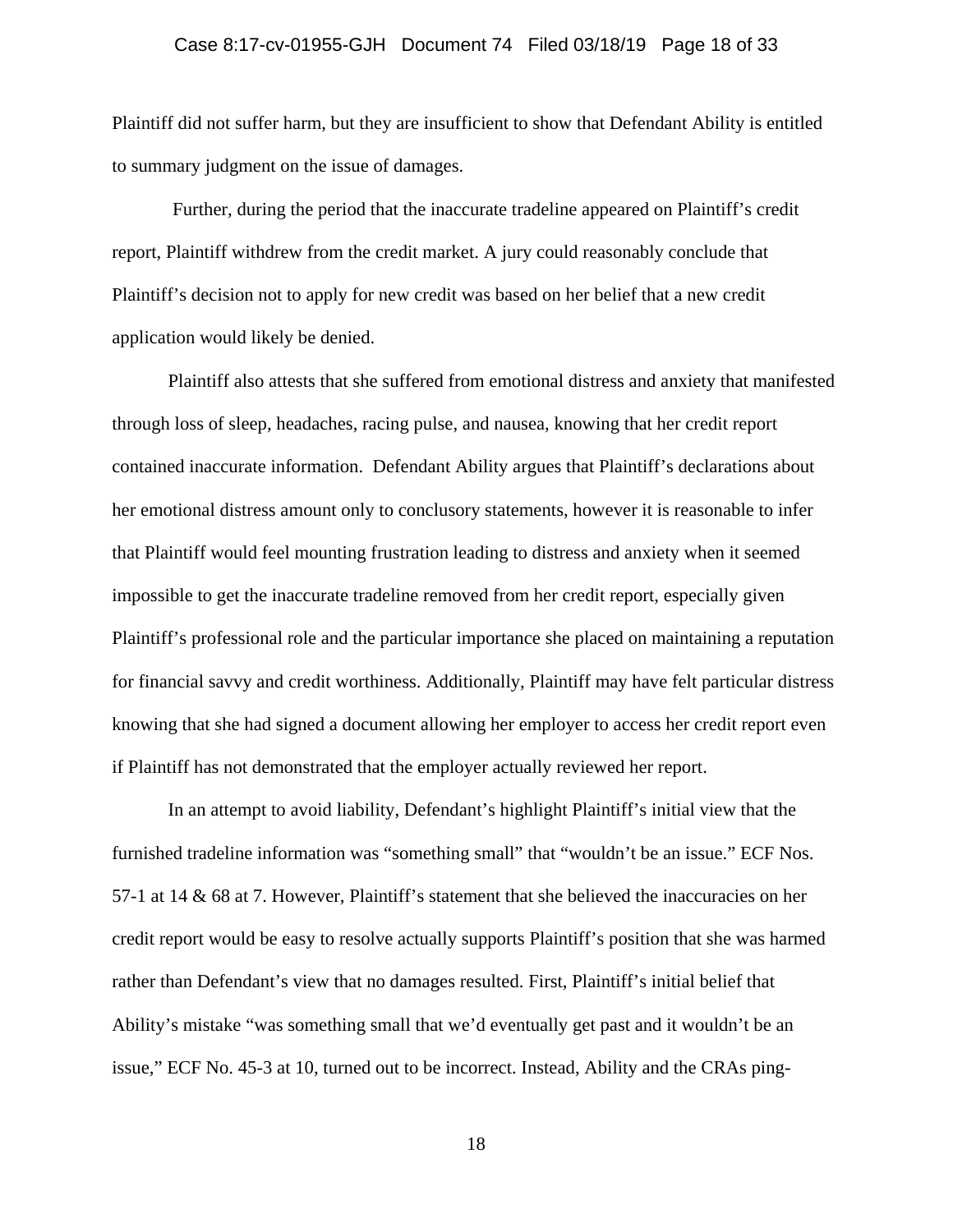### Case 8:17-cv-01955-GJH Document 74 Filed 03/18/19 Page 19 of 33

ponged Plaintiff's complaint back and forth while Plaintiff helplessly tried to referee. It was not until Plaintiff filed her law-suit that Ability requested the CRAs delete the inaccurate tradeline. Further, no matter how "small" plaintiff's injury may be, so long as she was actually injured by Ability's negligence, she is entitled to recover those actual damages. 15 U.S.C. § 1681o ("Any person who is negligent in failing to comply with" the FCRA's investigation requirements "is liable" for "*any* actual damages sustained by the consumer as a result of the failure.") (emphasis added).

In sum, although Plaintiff has not produced sufficient evidence on the issue of damages to be entitled to summary judgment on an amount of damages, Defendant Ability's motion for summary judgment on this issue also must fail because genuine disputes of material fact remain.

### **ii. A genuine dispute of material facts exists regarding whether Ability acted willfully to violate the FCRA**

"Willfulness" under the FCRA includes "not only knowing violations of [the statute], but reckless ones as well." *Safeco Ins. Co. of Am. v. Burr*, 551 U.S. 47, 57 (2007). "A reckless action includes conduct that violates an objective standard: action entailing an unjustifiably high risk of harm that is either known or so obvious that it should be known." *Wood*, 277 F. Supp. 3d at 846 (quoting Safeco, 551 U.S. at 68). Under this standard, a company's interpretation of the FCRA may be erroneous—subjecting the company to liability—without being objectively unreasonable such that the company is liable for willful misconduct. *Id.* "Courts have frequently held that willfulness is a question of fact for the jury" because the issue revolves around determining "whether a party possessed a particular state of mind." *Id.* 

Because a genuine dispute of material fact exists as to whether Defendant Ability acted with a "culpable state of mind," the parties' motions for summary judgment on Plaintiff's FCRA willfulness claim must be denied. Plaintiff has introduced evidence that Defendant Ability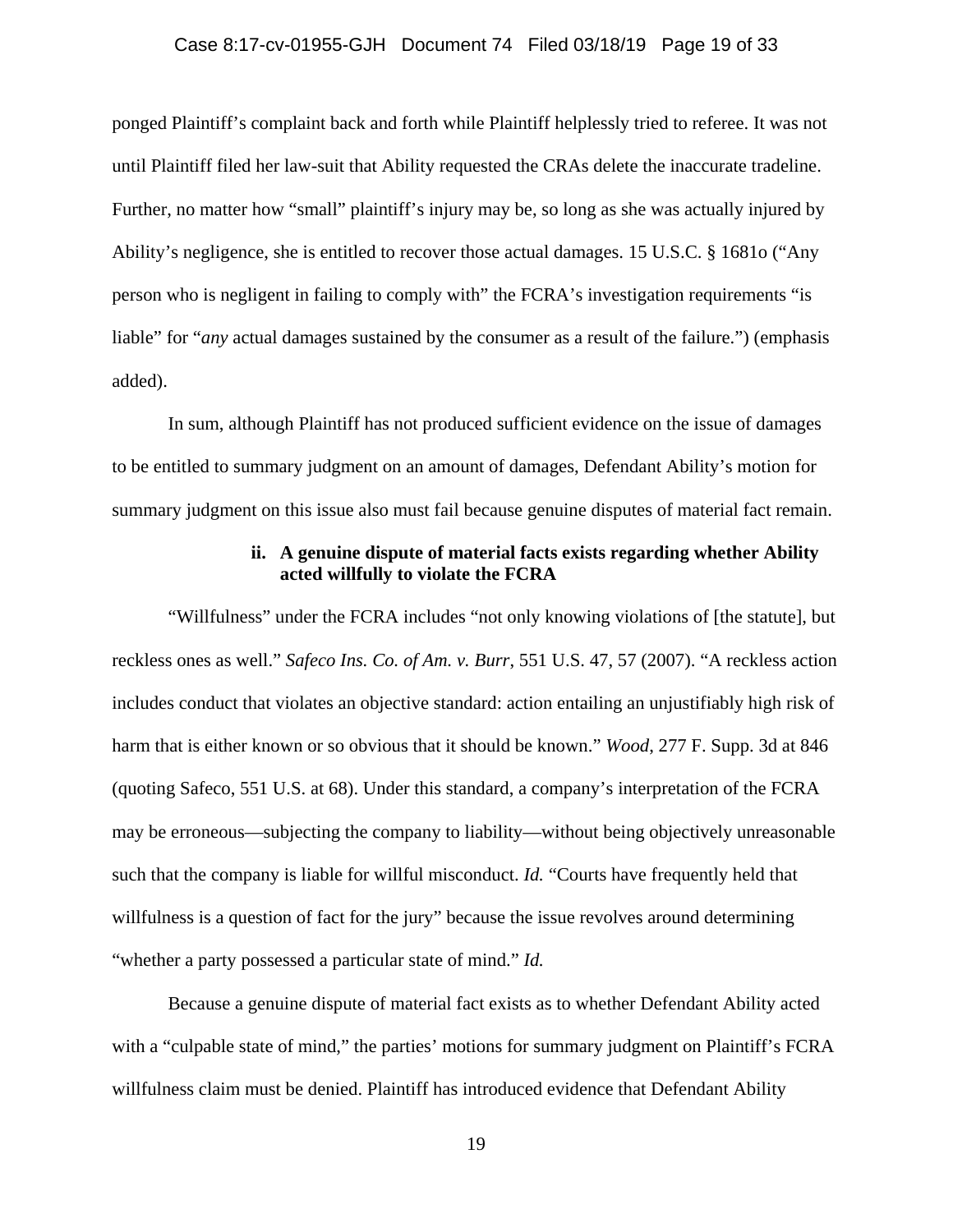#### Case 8:17-cv-01955-GJH Document 74 Filed 03/18/19 Page 20 of 33

should have known that she did not owe the Emcare debt and that Ability's cursory investigations and verification procedures created a risk of FCRA violations. However, Defendant has countered with evidence that Ability did not ignore the warning signs out of recklessness rather than just carelessness. For example, Defendants point out that Plaintiff disputed the debt directly with Ability only verbally and never through a written dispute. Although Ability was on notice of Plaintiff's dispute, a jury could find that the lack of written notice saves Ability's conduct from being labeled willful.

Additionally, the record indicates that the Defendant's representatives may not have known they had the capacity and responsibility to make determinations about whether the Plaintiff actually owed the Emcare debt. Specifically, Mark Carlson stated that he did not have the power to determine whether or not a consumer actually owes a debt and he was not sure who at Ability did have that authority. From this testimony, a jury could conclude that Ability's employees did not knowingly violate the FCRA.

Because genuine disputes of material fact remain, Plaintiff and Defendant Ability's motions for summary judgment on Plaintiff's claim that Ability willfully violated the FCRA must be denied.

#### **B. FDCPA**

The FDCPA seeks "to eliminate abusive debt collection practices by debt collectors." 15 U.S.C. § 1692(e). The Act "is a strict liability statute and a consumer only has to prove one violation to trigger liability." *Akalwadi v. Risk Mgmt. Alts., Inc.*, 336 F. Supp. 2d 492, 500 (D. Md. 2004). To succeed on a FDCPA claim, a plaintiff must demonstrate that "(1) the plaintiff has been the object of collection activity arising from consumer debt, (2) the defendant is a debt collector as defined by the FDCPA, and (3) the defendant has engaged in an act or omission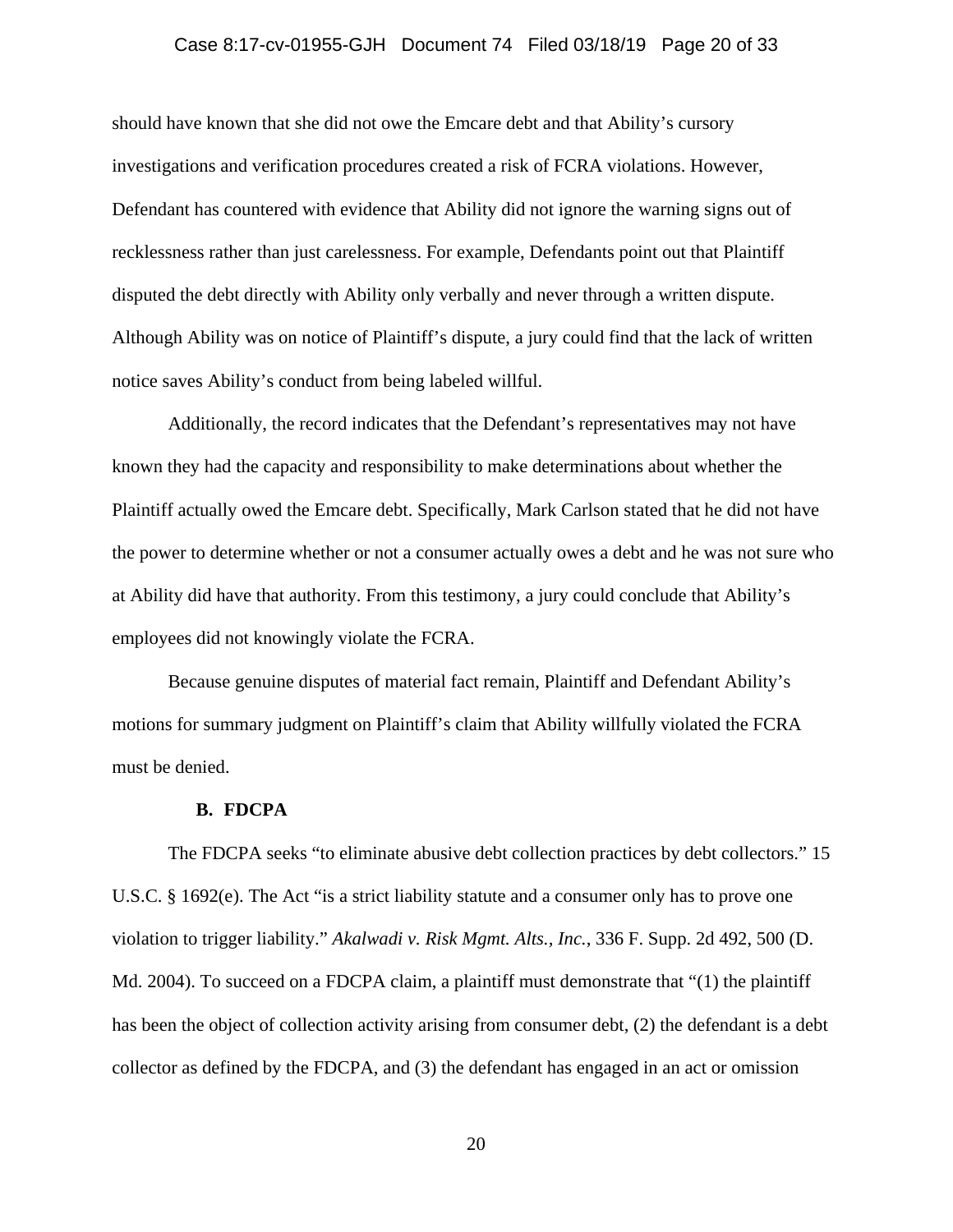#### Case 8:17-cv-01955-GJH Document 74 Filed 03/18/19 Page 21 of 33

prohibited by the FDCPA." *Stewart v. Bierman*, 859 F. Supp. 2d 754, 759–60 (D. Md. 2012) (internal citations omitted). The evidence establishes conclusively that Plaintiff is a consumer and that Defendant Ability is a debt collector. $8$  The parties dispute whether Defendant Ability violated §§ 1692e & 1692f of the FDCPA and whether Defendant Pendrick is a "debt collector" subject to vicarious liability for Defendant Ability's conduct.

For the reasons that follow, the Court finds that Plaintiff is entitled to summary judgment on her § 1692e claim against Defendant Ability; Defendant Ability is entitled to summary judgment on Plaintiff's § 1692f claim; and the parties' motions for summary judgment must each be denied on the issue of whether Defendant Pendrick is a debt collector subject to vicarious liability for Defendant Ability's § 1692e violation.

### **i. Defendant Ability - § 1692e**

 $\overline{a}$ 

Section 1692e of the FDCPA prohibits a "debt collector" from using "any false, deceptive, or misleading representation or means in connection with the collection of any debt," including "[t]he use of any false representation or deceptive means to collect or attempt to collect any debt or to obtain information concerning a consumer." 15 U.S.C. § 1692e(10). "The Fourth Circuit has adopted the 'least sophisticated consumer' standard to determine if a Section 1692e violation has occurred," meaning a misrepresentation is actionable so long as it would mislead the "least sophisticated consumer." *Stewart v. Bierman*, 859 F. Supp. 2d 754, 761 (D. Md. 2012) (citing *Chaudhry v. Gallerizzo*, 174 F.3d 394 (4th Cir. 1999)). "[T]he test is the capacity of the statement to mislead; evidence of actual deception is unnecessary." *United States v. Nat'l Fin. Servs., Inc.*, 98 F.3d 131, 139 (4th Cir. 1996). Misleading statements are actionable when they

<sup>&</sup>lt;sup>8</sup> Defendant Pendrick claims that Plaintiff is not a consumer because she never owed the Emcare debt, ECF No. 61 at 17, however the Fourth Circuit has held that "any aggreieved party" may bring an action under § 1692e. *Rawlinson v. Law Office of William M. Rudow, LLC*, 460 F. App'x 254, 258 (4th Cir. 2012) (citing *Montgomery v. Huntington Bank,* 346 F.3d 693, 697 (6th Cir.2003) (quoting *Wright,* 22 F.3d at 649–50)).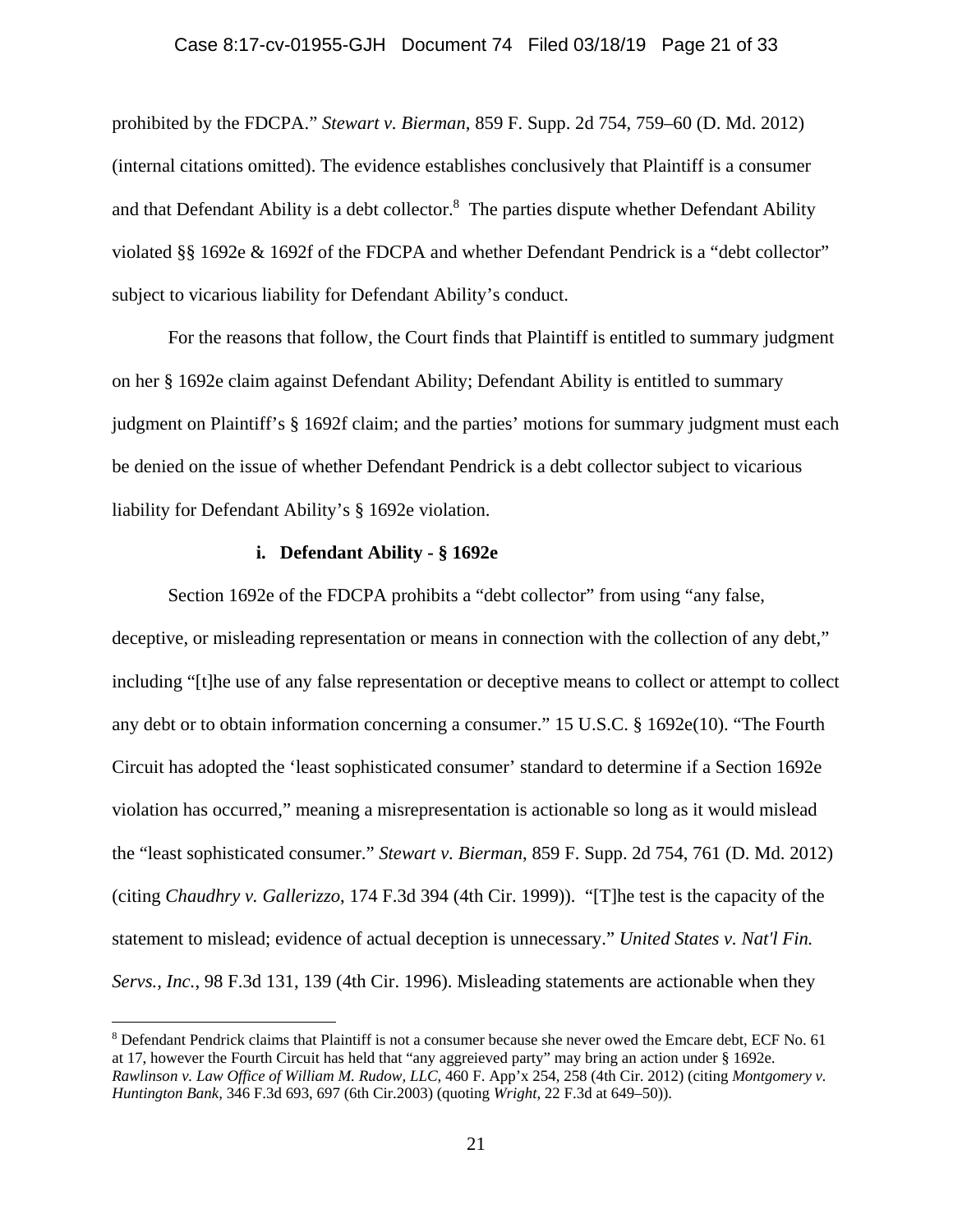### Case 8:17-cv-01955-GJH Document 74 Filed 03/18/19 Page 22 of 33

influence a consumer's decision about "how to respond to the efforts to collect the debt." *Powell v. Palisades Acquisition XVI, LLC*, 782 F.3d 119, 127 (4th Cir. 2014).

Undisputed record evidence demonstrates that Defendant Ability made representations in connection with the collection of the Emcare debt that had the capacity to mislead "the least sophisticated consumer." When Plaintiff called Ability to dispute the Emcare debt, Mark Carlson represented that Plaintiff's sole recourse was to dispute the debt through the CRAs after Ability reported the debt. Exhibit H. Although Ability had not yet furnished tradeline information to the CRAs, when Plaintiff asked, "you're telling me that these particular items of debt collection have been sent to my credit report, is that what you're saying, which is why you're going to dispute them?," Carlson told her that was "correct." *Id.* Further, Carlson again and again indicated that rather than directly tackling the issue with Ability, "the only way" for Plaintiff to resolve Ability's error would be for Plaintiff to dispute the debt with the CRAs. *Id.* 

These statements have to capacity to mislead "the least sophisticated consumer" into believing that a disputed debt will inevitably be reported to the CRAs no matter what action the consumer takes to prove that she is not responsible for the debt. The statements thus are likely to influence a consumer's decision about "how to respond to the efforts to collect the debt." 782 F.3d at 127. Circularly, after convincing Plaintiff that she should not take further action directly with Ability, the Defendant argues that Plaintiff's lack of action justifies their careless credit reporting practices. ECF No. 57-1 at 3, 4, 23. Specifically, Ability chastises Plaintiff for failing to provide written disputes to Ability regarding the debt. *Id.* Additionally, Ability's corporate representative explained why Ability consistently verified the debt to the CRAs this way: "she didn't provide any additional information to use to state that it wasn't her, so we left it in a disputed status" and then "we get the [disputes] over [from the CRAs] with no additional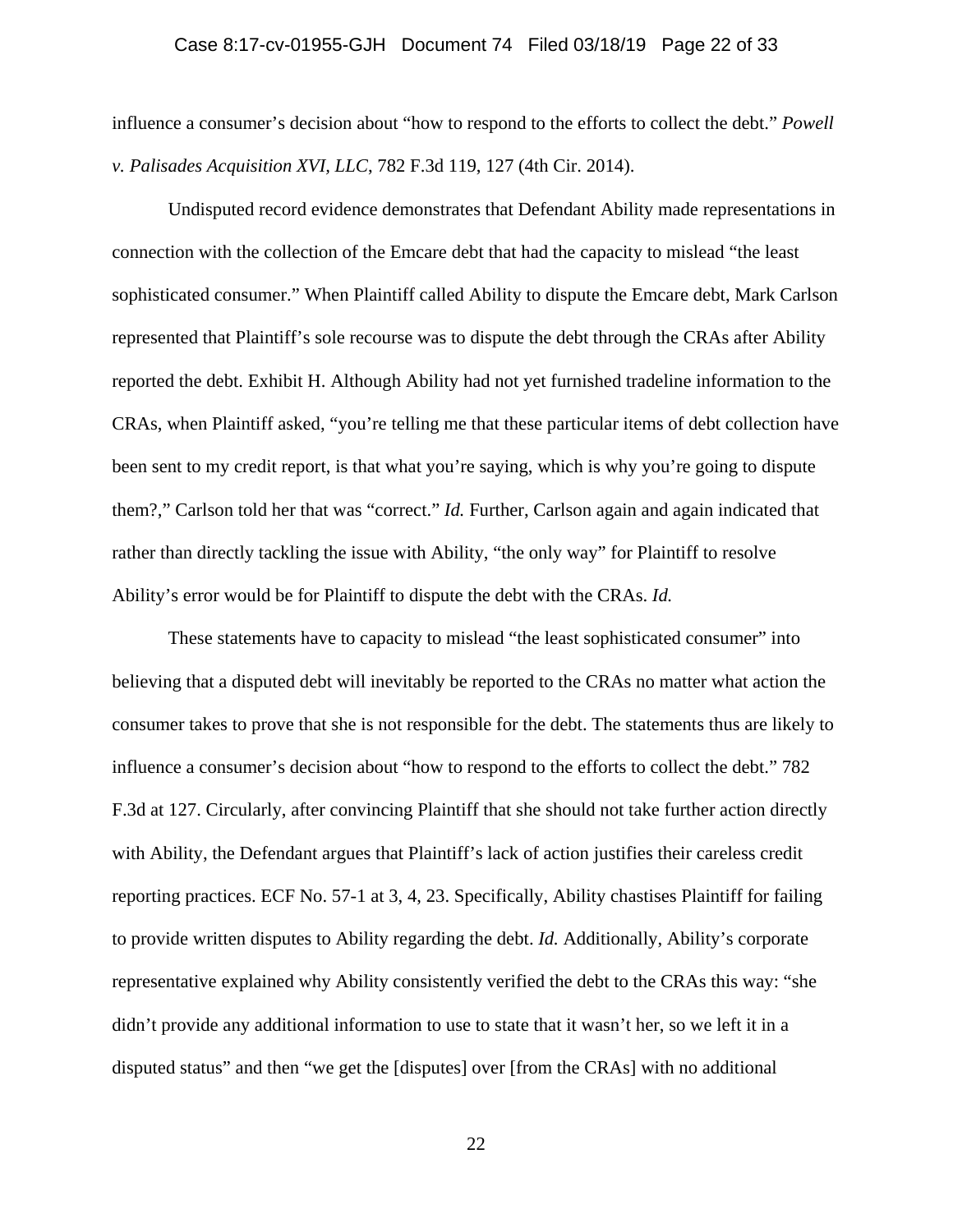#### Case 8:17-cv-01955-GJH Document 74 Filed 03/18/19 Page 23 of 33

information, so we verified what we had on the system which was unknown." ECF No. 45-3 at 59. This evidence plainly contradicts Carlson's statements to Plaintiff that she should "*just* dispute" the debt with the CRAs because that is "the *only* way to be able to resolve" errors. Exhibit H.

If a jury can find an FDCPA violation where no "actual deception" occurred, then surely such a violation arises where, as here, the record evinces not just that a statement had the capacity to mislead but that Plaintiff was actually misled. *See Nat'l Fin. Servs., Inc.*, 98 F.3d at 139. After Carlson's insistence that taking further steps with Ability would be futile, Plaintiff did not follow up with the Defendant directly even though they now contend that a written dispute might have prevented Ability from reporting derogatory and inaccurate tradeline information to the CRAs. Following Carlson's misleading advice, Plaintiff disputed the debt directly with the CRAs. The game of hot potato between the CRAs and Ability ensued, with the CRAs sending Plaintiffs' dispute to Ability, and Ability sending the dispute back to the CRAs by verifying the tradeline as accurate. ECF No. 45-3 at 59, 99, 113, 116. Notably, although it would be enough for Plaintiff to demonstrate that Defendant's representations could mislead a less sophisticated consumer, Plaintiff has showed that she—a relatively sophisticated consumer who works in finance and is aware of the importance of maintaining good credit—was in fact misled by Defendant Ability.

#### **ii. Defendant Ability - § 1692f**

Plaintiff also claims that Ability violated either § 1692e or the FDCPA's backstop § 1692f provision by sending Plaintiff two collection letters without knowing if the debts at issue belonged to Plaintiff. Section 1692f prohibits debt collectors from using "unfair or unconscionable means to collect any debt," 15 U.S.C. § 1692f, and allows courts to sanction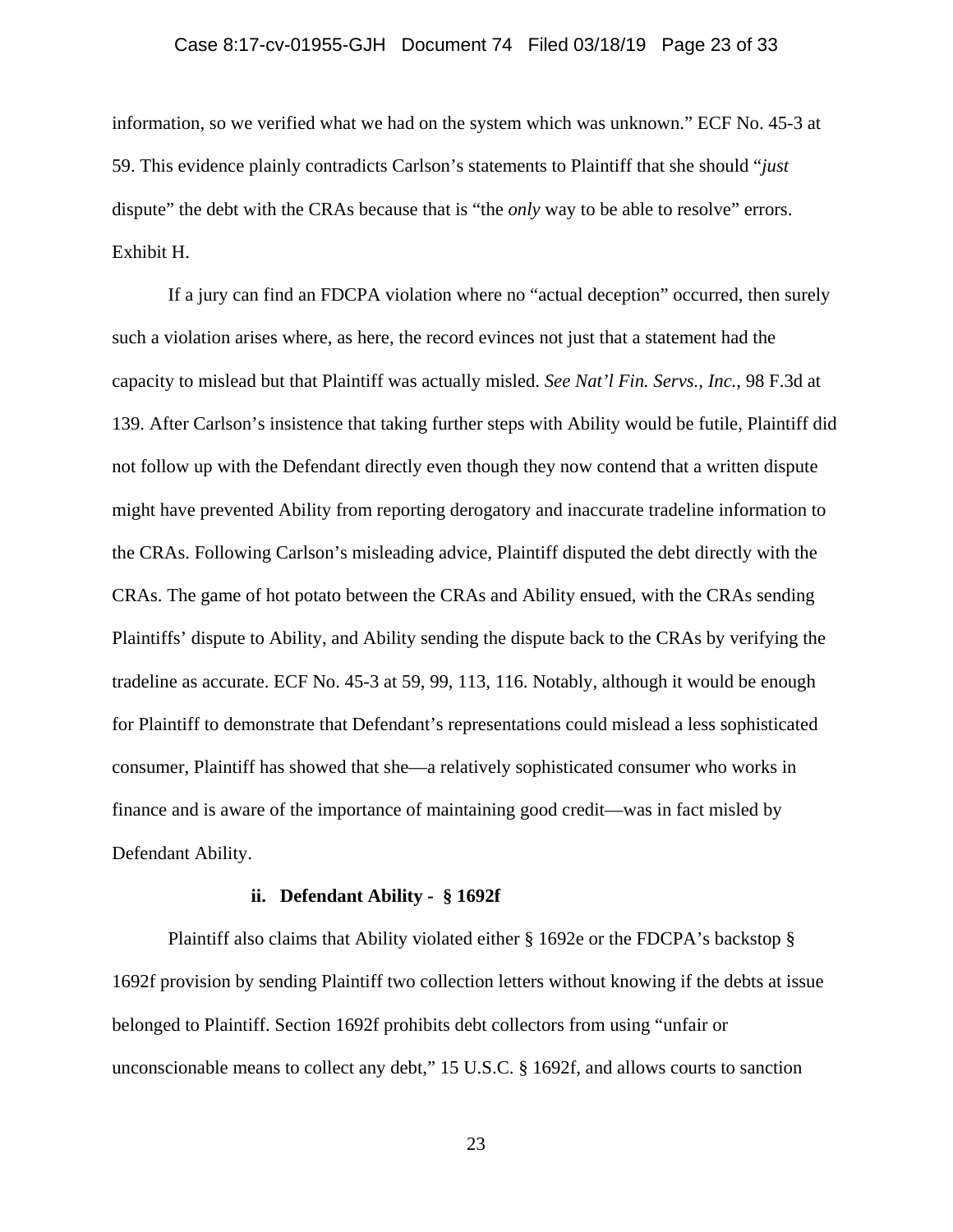#### Case 8:17-cv-01955-GJH Document 74 Filed 03/18/19 Page 24 of 33

conduct that the FDCPA does not directly address. *Price-Richardson v. DCN Holdings, Inc.*, No. CV MJG-17-2038, 2018 WL 902167 at \*8 (D. Md. Feb. 15, 2018). For example, courts have found "debt collectors that engage in collection activities without a license are in violation" of § 1692f. *See Hauk v. LVNV Funding, LLC*, 749 F. Supp. 2d 358, 366 (D. Md. 2013). "However, courts have limited § 1692f's prohibitive reach to conduct that is 'separate and distinct' from other alleged FDCPA violations." 2018 WL 902167 at \*8 (collecting cases).

Plaintiff's § 1692f claim fails because it does not implicate conduct outside the scope of other FDCPA violations. *See Stewart v. Bierman*, 859 F. Supp. 2d 754, 765 (D. Md. 2012), *aff'd sub nom. Lembach v. Bierman*, 528 F. App'x 297 (4th Cir. 2013) ("Plaintiffs' § 1692f claim here fails to allege any conduct separate and distinct from the alleged § 1692e violations."). Instead, Plaintiff relies on the same facts to allege both her § 1692f and § 1692e claims (that Defendant Ability sent Plaintiff two collection letters without knowing whether Plaintiff was in fact the debtor). Ultimately, if this conduct, which is within the scope of conduct prohibited by the FDCPA, does not violate § 1692e, Plaintiff cannot shoehorn it into §1692f's purview. Although, as described above, Plaintiff has established a § 1692e violation with evidence of Plaintiff's call with Carlson, the collection letters are not proof of an additional FDCPA violation. At the time that Defendant Ability sent Plaintiff the initial collection letters, it did not know that it was seeking to collect a debt from the wrong person. Though Defendant Ability may have been uncertain about whether the debt belonged to Plaintiff, it was not on notice until Plaintiff's November 22, 2016 call that it was collecting from the wrong person.<sup>9</sup> After the November 22,

 $\overline{a}$ 

<sup>9</sup> Defendant is also entitled to summary judgment on Plaintiff's MCDCA § 14-202(8) claim to the extent that it relies on these same facts. MCDCA § 14-202(8) prohibits a debt collector from claiming, attempting, or threatening to enforce a right with knowledge that the right does not exist. Md. Code Ann., Com. Law § 14-202(8). To prevail on a  $\S$  14-202(8) claim, a plaintiff must show (1) that the defendant did not possess the right to collect the amount of the debt sought, and (2) that the defendant attempted to collect the debt knowing that they lacked the right to do so. *Akalwadi v. Risk Mgmt. Alts., Inc.*, 336 F.Supp.2d 492, 511 (D.Md. 2004) (explaining that the plaintiff must show the defendant acted with actual knowledge or reckless disregard). Nothing in the record suggests that Defendant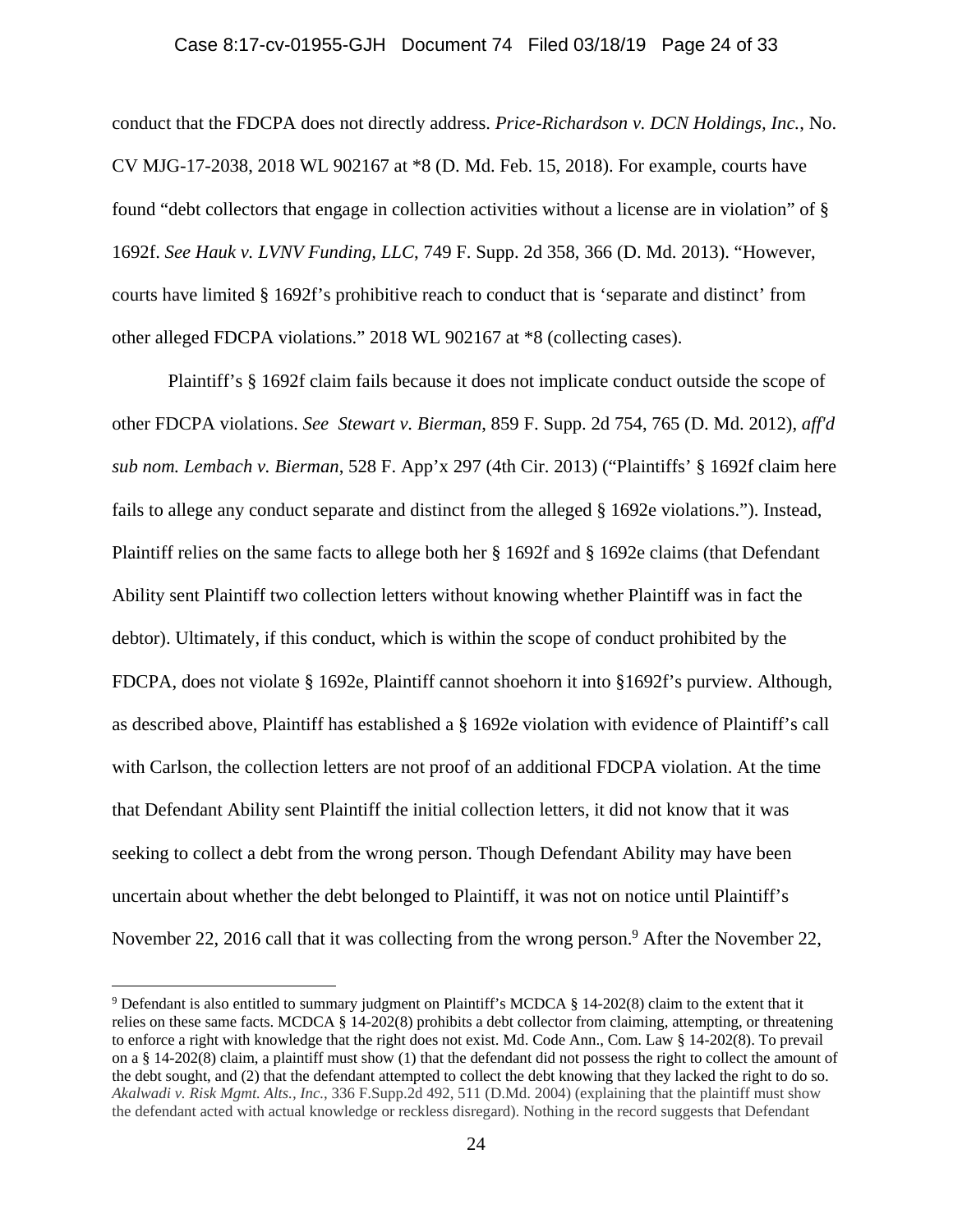#### Case 8:17-cv-01955-GJH Document 74 Filed 03/18/19 Page 25 of 33

2016 phone call in which Plaintiff disputed the debt and Defendant Ability had reason to believe Plaintiff not responsible, Ability did not send Plaintiff additional collection letters though it did still report the debt to the CRAs.

To be sure, seeking to collect from the wrong person could certainly qualify as an FDCPA violation under other circumstances. If, for example, Ability had continued to send collection letters to Plaintiff after learning that her personal identifiers did not match the debtor's and that she never received Emcare services, § 1692e might apply. Further, § 1692g is the provision that safeguards against the "problem of debt collectors dunning the wrong person or attempting to collect debts which the consumer has already paid." *Chaudhry v. Gallerizzo,* 174 F.3d 394, 406 (4th Cir.1999). That section requires debt collectors to obtain verification of a debt if a consumer disputes the debt in writing within thirty days. 15 U.S.C. § 1692g. Requiring debt collectors to know with certainty that a consumer owes a debt earlier than when their § 1692g obligations are triggered would render that FDCPA provision superfluous.

In sum, Plaintiff is entitled to summary judgment on her claim that Defendant Ability violated §1692e of the FDCPA by insisting that she could only dispute the debt after Ability reported it to the CRAs, but Defendant Ability is entitled to summary judgment on Plaintiff's § 1692f claim.

#### **iii. Defendant Pendrick**

Although the Fourth Circuit has not yet ruled on vicarious liability under the FDCPA, "more courts than not 'support[ ] the notion that an entity which itself meets the definition of debt collector may be held vicariously liable for unlawful collection activities carried out by

Ability knew that the debt did not belong to Plaintiff at the time that it sent her the initial collection letters. To be sure, the record indicates that Defendant Ability may have been uncertain about whether Plaintiff owed the Emcare debt, but Plaintiff has not pointed to any evidence suggesting that Defendant Ability knew it was collecting from the wrong individual from the start.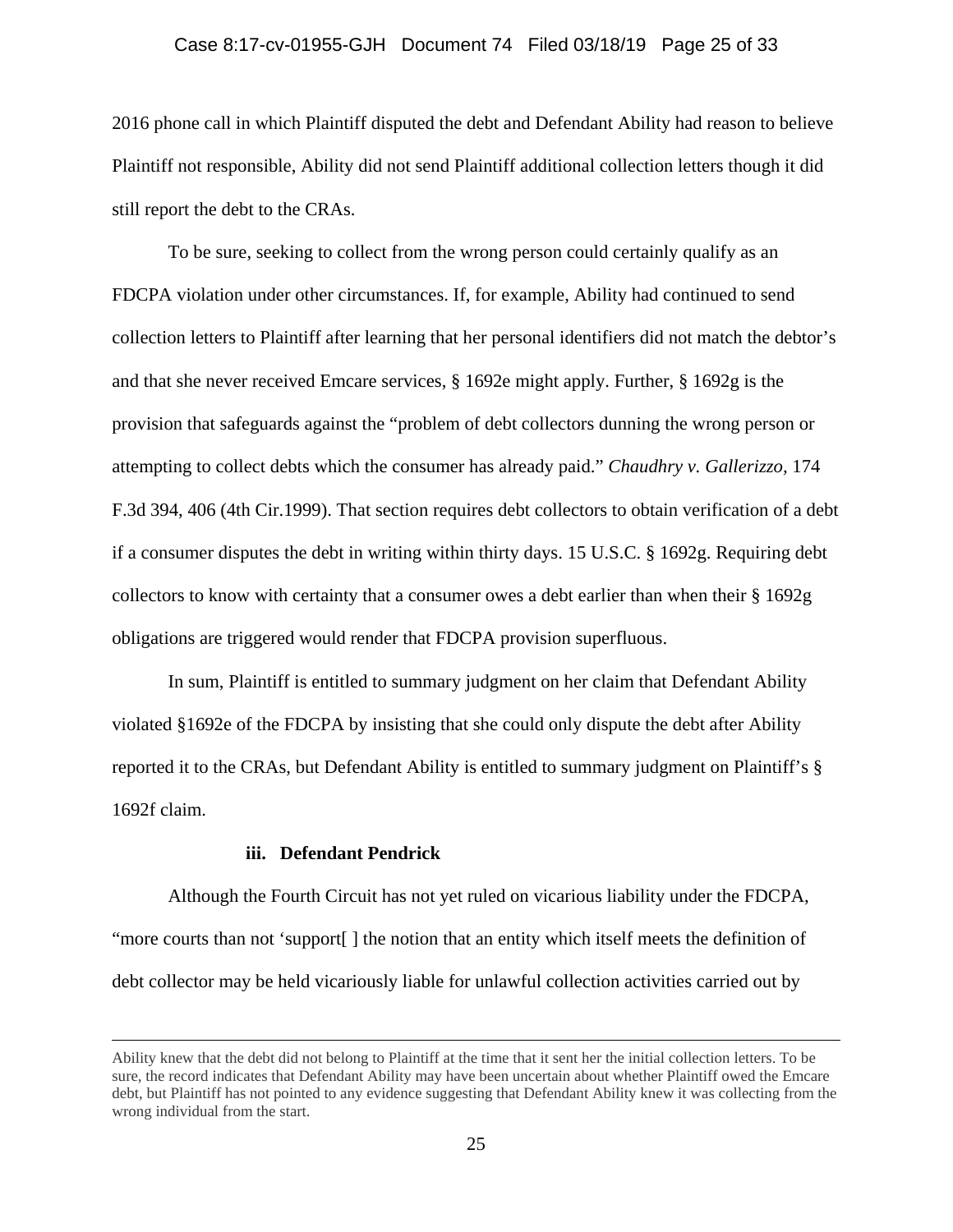### Case 8:17-cv-01955-GJH Document 74 Filed 03/18/19 Page 26 of 33

another on its behalf.'" *McWilliams v. Advanced Recovery Sys., Inc.*, 174 F. Supp. 3d 936, 942 (S.D. Miss. 2016) (quoting *Pollice v. Nat'l Tax Funding, L.P.,* 225 F.3d 379, 404 (3d Cir. 2000) (abrogated on other grounds)).<sup>10</sup> That is because "a debt collector should not be able to avoid liability for unlawful debt collection practice simply by contracting with another company to do what the law does not allow it to do itself." *Janetos v. Fulton Friedman & Gullace, LLP*, 825 F.3d 317, 325 (7th Cir. 2016); *see also Barbato v. Greystone All., LLC*, — F.3d —, No. 18-1042, 2019 WL 847920, at \*1 (3d Cir. Feb. 22, 2019) (a debt collector "cannot avoid the dictates of the FDCPA merely by hiring a third party to do its collecting."). Before vicarious liability attaches though, an entity must meet the definition of "debt collector." 825 F.3d at 325. Thus, as a threshold matter, the Court must decide whether the undisputed facts establish that Defendant Pendrick qualifies as a debt collector under the FDCPA.

There are three definitions of the term "debt collector" under the FCPA, but only one is relevant here. Per the relevant definition, **"**[t]he term 'debt collector' means any person who uses any instrumentality of interstate commerce or the mails in any business the principal purpose of which is the collection of any debts." 15 U.S.C. § 1692a. "Stated more simply, this provision defines a debt collector as (1) a person whose principal purpose is to collect debts." *Henson v. Santander Consumer USA, Inc.*, 817 F.3d 131, 136 (4th Cir. 2016) (*cert. granted*, 137 S. Ct. 810, 196 L. Ed. 2d 595 (2017), and *aff'd*, 137 S. Ct. 1718, 198 L. Ed. 2d 177 (2017))

In *Henson v. Santander*, the Supreme Court declined to address whether a debt buyer that seeks to collect a debt that it owns but did not originate may fall within this "principal purpose" definition. 137 S.Ct. 1718, 1721 (2017). Since then, courts across the country have found that

 $\overline{a}$ 

<sup>10</sup> *See also Janetos v. Fulton Friedman & Gullace, LLP*, 825 F.3d 317, 325 (7th Cir. 2016); *Wadlington v. Credit Acceptance Corp.*, 76 F.3d 103, 108 (6th Cir.1996) (client may be vicariously liable only if the client qualifies as a debt collector); *Fox v. Citicorp Credit Servs., Inc.*, 15 F.3d 1507, 1516 (9th Cir.1994) (holding debt collector vicariously liable for the FDCPA violation of its attorney).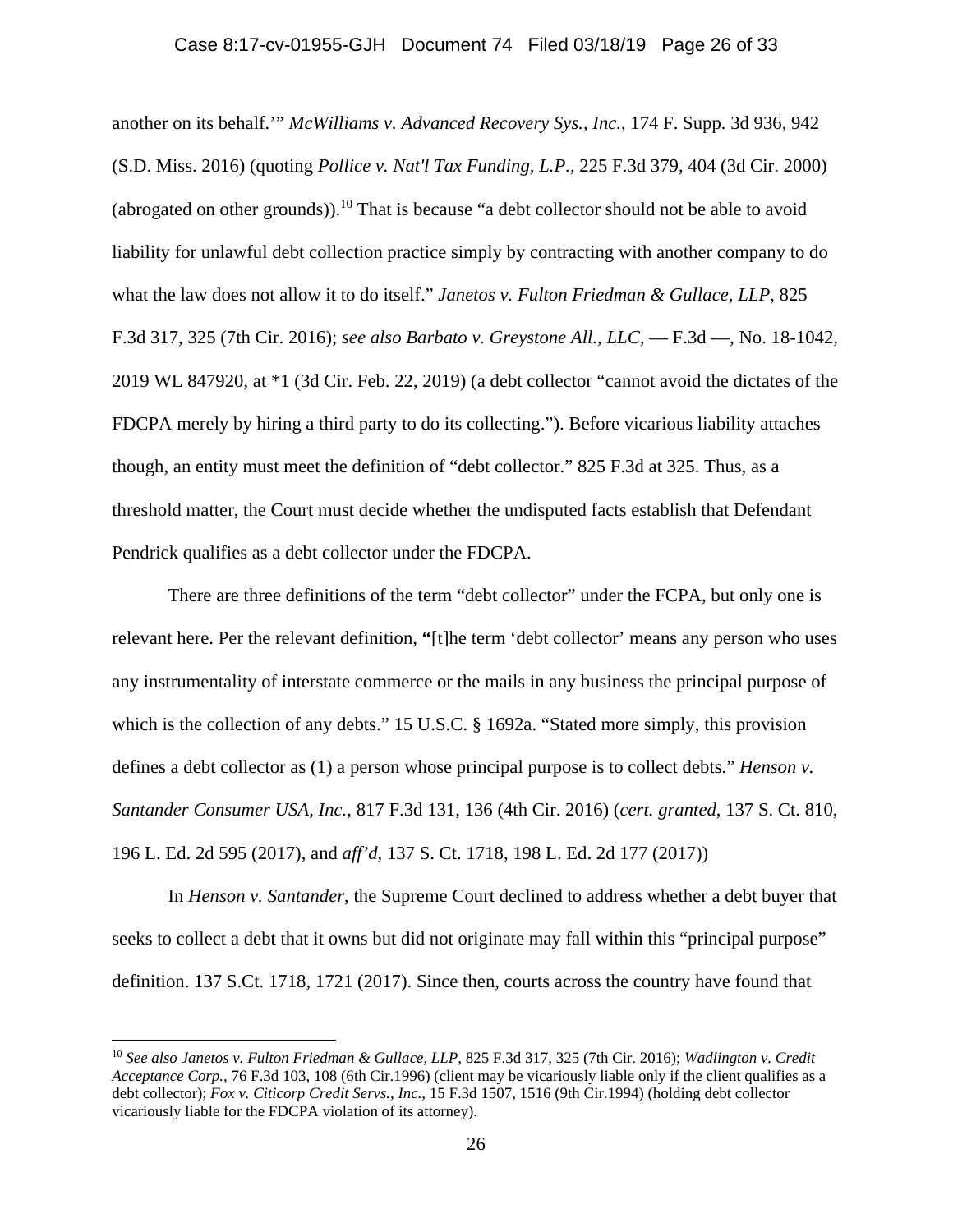### Case 8:17-cv-01955-GJH Document 74 Filed 03/18/19 Page 27 of 33

debt buyers may qualify as debt collectors if their principal purpose is to collect debts. *See e.g.*, *Barbato v. Greystone All., LLC*, — F.3d —, No. 18-1042, 2019 WL 847920, at \*1 (3d Cir. Feb. 22, 2019); *Hordge v. First Nat'l Collection Bureau, Inc.*, No. 4:15-CV-1695, 2018 WL 3741979 at \*5 (S.D. Tex. Aug. 7, 2018); *McMahon v. LVNV Funding, LLC*, 301 F. Supp. 3d 866, 883 (N.D. Ill. 2018); *Mitchell v. LVNV Funding, LLC*, No. 2:12-CV-523-TLS, 2017 WL 6406594 at \*2–7 (N.D. Ind. Dec. 15, 2017). Further, on at least one occasion, Defendant Pendrick, appearing as a defendant in another case, stipulated that it is a debt collector under the FDCPA's principal purpose prong. *Schweer v. HOVG, L.L.C.*, 2017 WL 2906504, \*5 (M.D. Pa. July 7, 2017).

The Third Circuit recently concluded that an entity that "principally derives revenue from liquidating the consumer debt it has acquired" meets the FDCPA's "principal purpose" definition and "cannot avoid the dictates of the FDCPA merely by hiring a third party to do its collecting." *Barbato v. Greystone All., LLC*, — F.3d —, No. 18-1042, 2019 WL 847920, at \*1, \*3 (3d Cir. Feb. 22, 2019). The court found that a debt buyer fell within the "principal purpose" debtcollector definition even though it did "not contact consumers directly." *Id.* at \*1.

Similarly, in *Mitchell v. LVNV Funding, LLC*, an Illinois district court held that "[i]f the collection of debts is precisely what sustains" a debt buyer, "unaided by any other significant sources of revenue, then the 'collection of . . . debts' must be the business's 'primary purpose.'" 2017 WL 6406594 at \*6. The court there could not "see why it should matter if the debt buyer hires a third party to actually collect its debt *i.e.*, to be the one who interacts with the debtor to obtain payment." *Id.* Ultimately, the court found that the evidence did not "conclusively establish" that the debt buyer's principal purpose was debt collection and that "unlike a jury," courts "may not 'sift through the evidence and decide whom to believe' at the summary judgment stage." *Id.* However, "viewing all the evidence in the light most favorable to plaintiff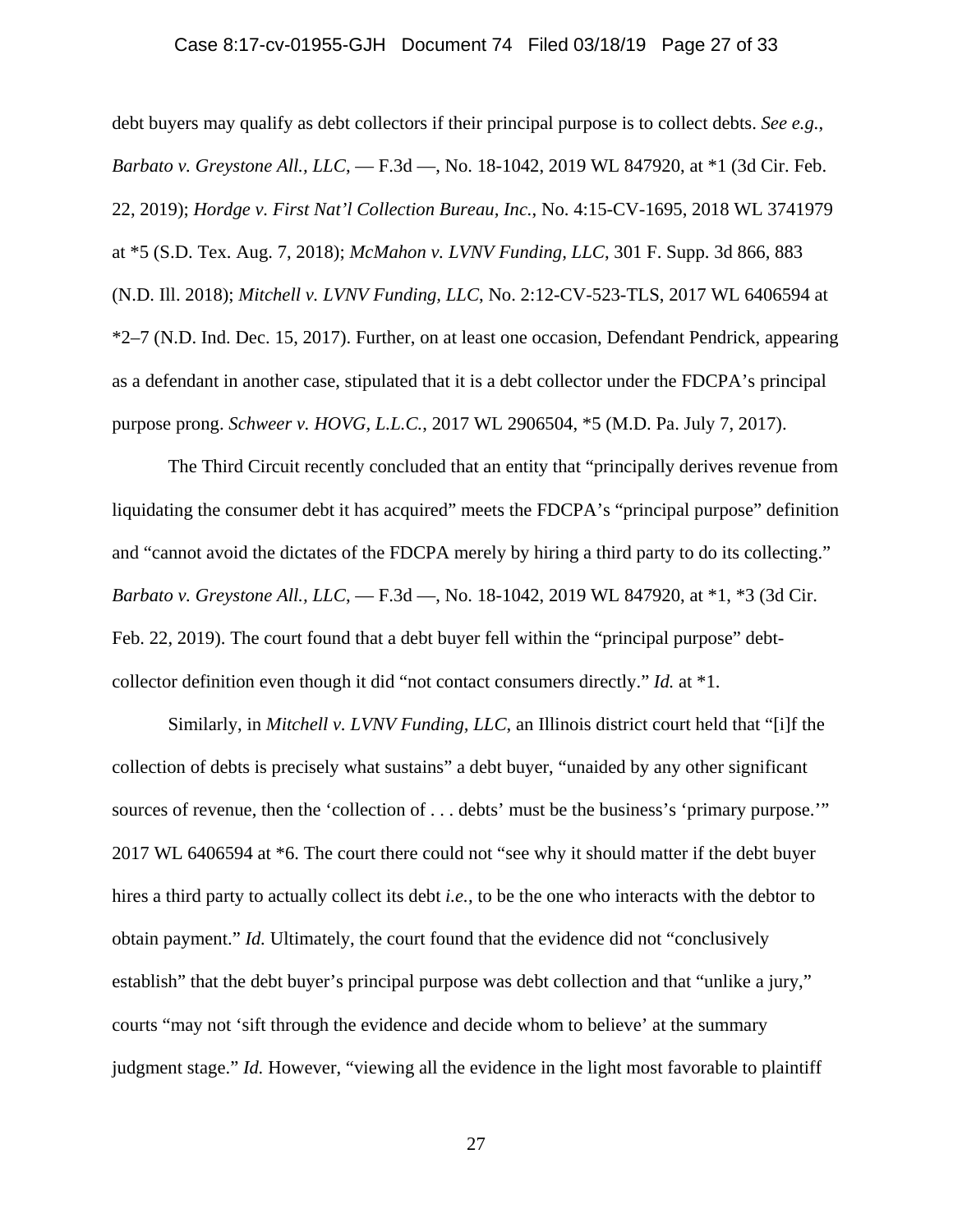### Case 8:17-cv-01955-GJH Document 74 Filed 03/18/19 Page 28 of 33

and drawing all reasonable inferences in his favor," the court held that "a reasonable juror could reach a verdict in favor of plaintiff on the question of whether the principal purpose of [the debt buyer's] business is debt collection." The court thus denied the parties' motions for summary judgment on the issue of whether the debt buyer was a debt collector.

As in *Mitchell*, the evidence here does not "conclusively establish" that Pendrick's principal purpose is debt collection but viewing all the evidence in the light most favorable to the Plaintiff, a reasonable juror could reach a verdict in favor of the Plaintiff on the question. Pendrick purchases delinquent consumer medical debts and places each account with collection agencies. ECF No. 45-3 at 47. Pendrick does not resell any of its accounts, meaning it is reasonable to infer that all Pendrick's revenue comes from liquidating the consumer debt it has acquired. Like the Third Circuit and the *Mitchell* court, this Court fails to see why outsourcing collection matters would change the debt buyer's principal business purpose. Finally, although not conclusive on the issue, that Pendrick has in the past stipulated to its status as a debt collector pursuant to the FDCPA's principal purpose prong indicates that, at the very least, whether Pendrick is a debt collector is disputed. *Schweer v. HOVG, L.L.C.*, 2017 WL 2906504, \*5 (M.D. Pa. July 7, 2017).

Pointing to a passage from *Schlosser v. Fairbanks Capital Corp.*, 323 F.3d 534, 536 (7th Cir. 2003), Defendant Pendrick claims that because it "did not have any interaction with plaintiff," it cannot be liable under the FDCPA, ECF No. 61 at 13–14, but the *Scholler* reasoning does not help Pendrick's cause. First, that case did not examine the "principal purpose" debtcollector definition. Further, the passage Pendrick cites distinguishes between FDCPA-covered entities "who may have 'no future contact with the consumer and often are unconcerned with the consumer's opinion of them'" and creditors "who are generally restrained by the desire to protect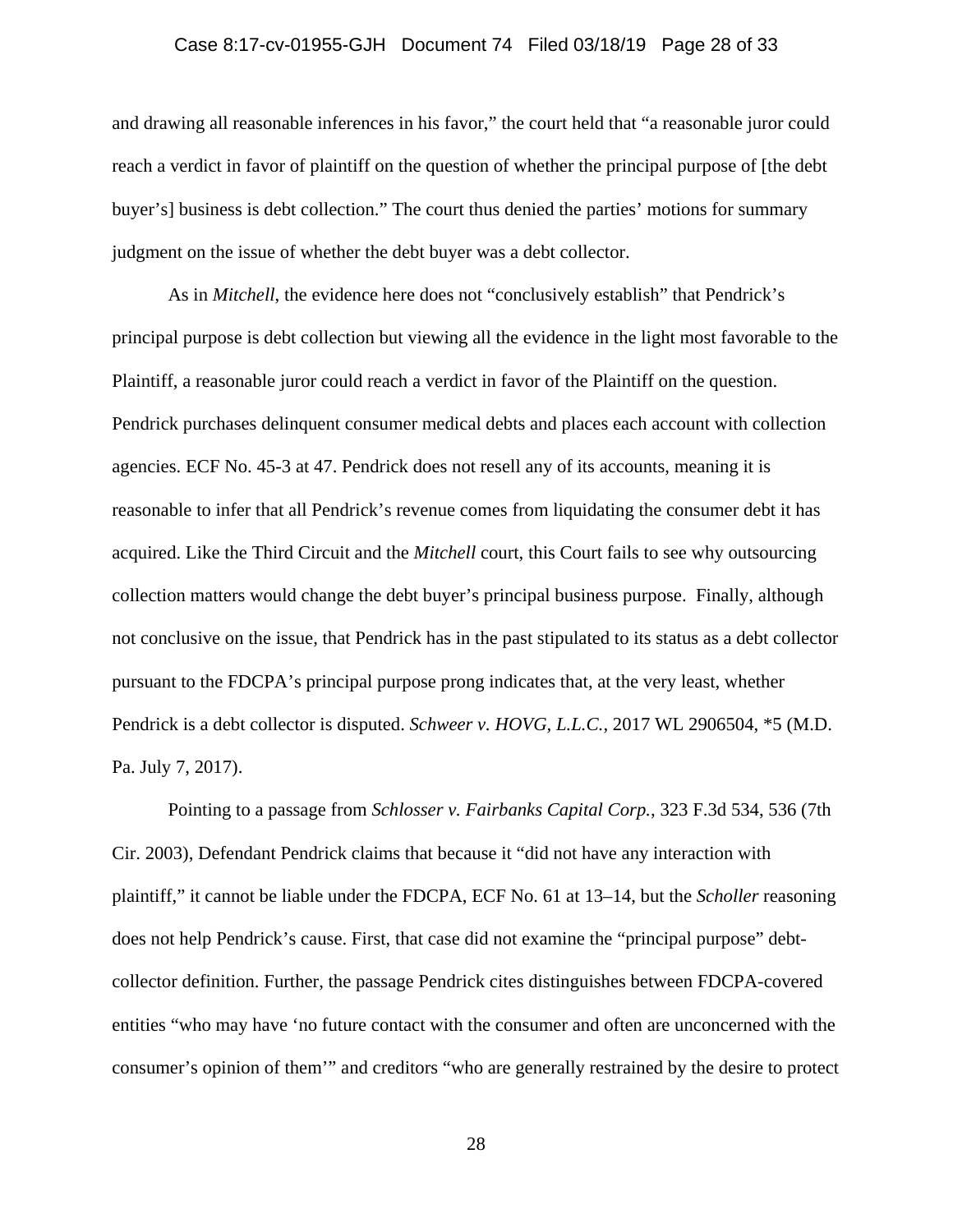### Case 8:17-cv-01955-GJH Document 74 Filed 03/18/19 Page 29 of 33

their good will when collecting past due accounts." *Id.* (quoting S. Rep. 95–382, at 2 (1977), *reprinted in* 1977 U.S.C.C.A.N. 1695, 1696)). Pendrick, which buys delinquent debt, outsources debt collection, and does not have contact with consumers does not fit within the category of creditors "who are generally restrained by the desire to protect their good will when collecting past due accounts." Further, "'collection' by its very definition may be indirect," and "the existence of a middleman does not change the essential nature—the "principal purpose"—of [an entity's debt collection] business." *Barbato*, No. 18-1042, 2019 WL 847920, at \*7. Moreover, if Pendrick is found vicariously liable for Ability's conduct, then the fact that Pendrick did not directly interact with the Plaintiff is of no consequence.

Because genuine disputes of material facts exist as to whether Defendant Pendrick's primary business purpose is to collect debts the Court must deny the parties' motions for summary judgment on the issue of whether Pendrick is a debt collector.

#### **C. Defamation**

Only Defendants have moved for summary judgment on Plaintiff's defamation claim, meaning the Court must view all facts and draw all reasonable inferences in the light most favorable to Plaintiff. Common-law claims for defamation are preempted by the FCRA except where "false information [is] furnished with malice or willful intent to injure consumer." 15 U.S.C. § 1681h(e). "Malice can be established by evidence showing the defendant made a false statement 'with knowledge that it was false or with reckless disregard of whether it was false or not.'" *New York Times v. Sullivan,* 376 U.S. 254, 279–80 (1964); *Capital–Gazette Newspapers, Inc. v. Stack,* 293 Md. 528, 445 A.2d 1038, 1043–45 (Md.1982) (adopting the Supreme Court's definition of malice in the context of Maryland common-law defamation cases).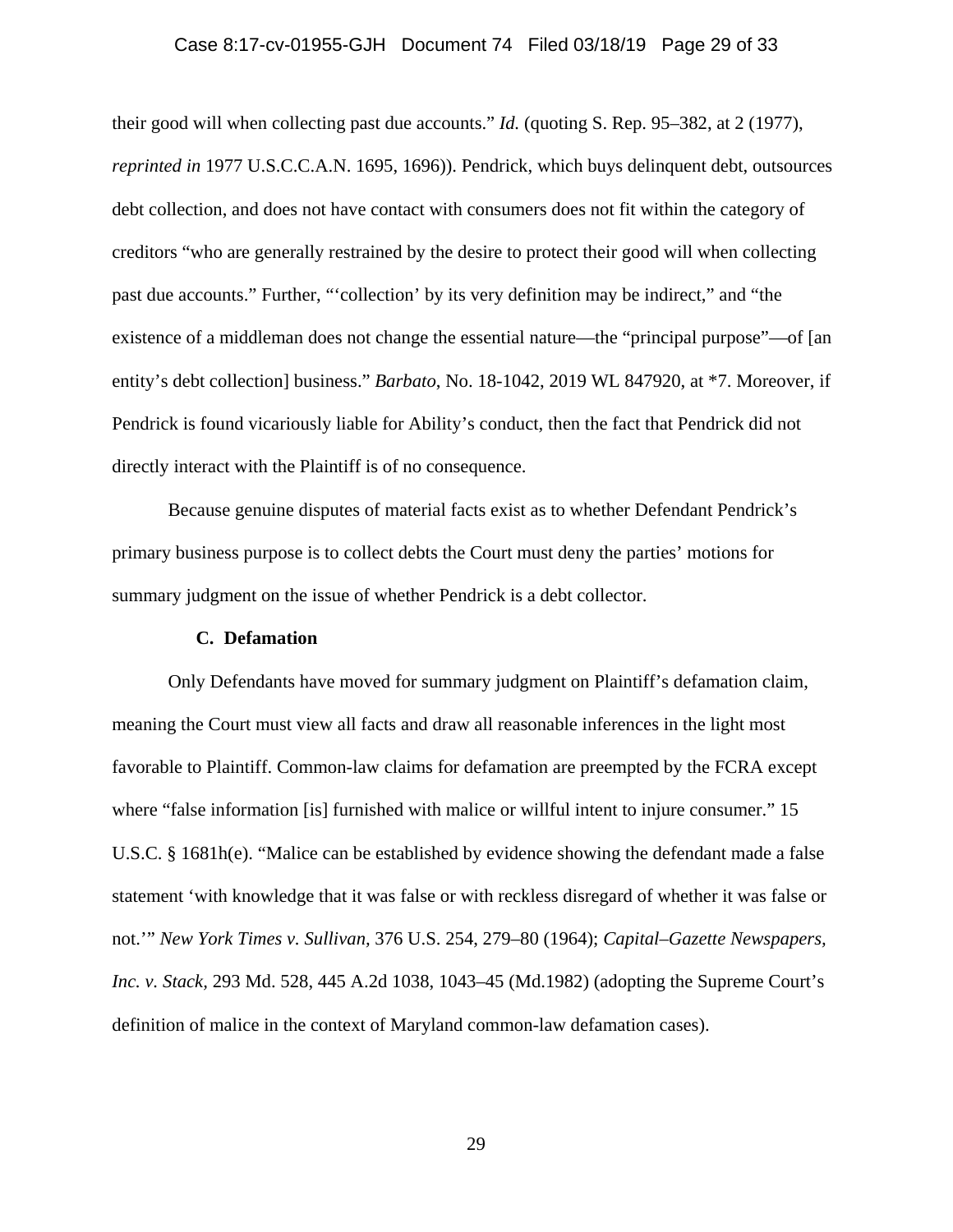### Case 8:17-cv-01955-GJH Document 74 Filed 03/18/19 Page 30 of 33

A jury could conclude that Defendant Ability acted with reckless disregard for the truth when it initially furnished data about the disputed Emcare debt to the CRAs and when it verified the debt more than once. Plaintiff put Defendant Ability on notice that she was not responsible for the Emcare debt, yet Ability reported the debt anyway. Specifically, Ability learned on November 22, 2016 that Plaintiff's social security number and birthdate did not match the debtor's and that Plaintiff had never received emergency room services from Emcare. A jury could thus reasonably find that based on the November 22, 2016 phone call, Ability should not have reported the Emcare debt to the CRAs in Plaintiff's name. Because fact issues remain, Defendant Ability is not entitled to summary judgment on Plaintiff's defamation claim.

However, Defendant Pendrick is entitled to summary judgment on Plaintiff's defamation claim because Plaintiff has not introduced any evidence that Pendrick should be held vicariously liable for Ability's alleged defamation. In general, an employer of an independent contractor is not liable for the contractor's negligence or intentional torts unless an exception applies. *See generally Restatement (Second) of Torts* § 409 (1965). Plaintiff has not articulated what exception would apply to hold Defendant Pendrick vicariously liable for a defamation claim, and she has similarly not pointed to record evidence in support of applying an exception.

### **D. Remaining Maryland Law Claims11**

 $\overline{a}$ 

As Plaintiff concedes, the FCRA prohibits her from bringing Maryland Consumer Debt Collection Act (MCDCA) claims related to conduct otherwise covered by 15 U.S.C. § 1681s-2, which outlines "the responsibilities of persons who furnish information to consumer reporting agencies." 15 U.S.C. § 1681t(b)(1)(F). ECF No. 65 at 20. However, to the extent that Plaintiff's MCDCA claim relates to collection efforts separate from Defendant Ability's responsibilities as

<sup>&</sup>lt;sup>11</sup> Defendant Ability is entitled to summary judgment on Plaintiff's claim pursuant to Md. Code Ann., Com. Law  $\S$ 14-202(8) for the reasons stated previously.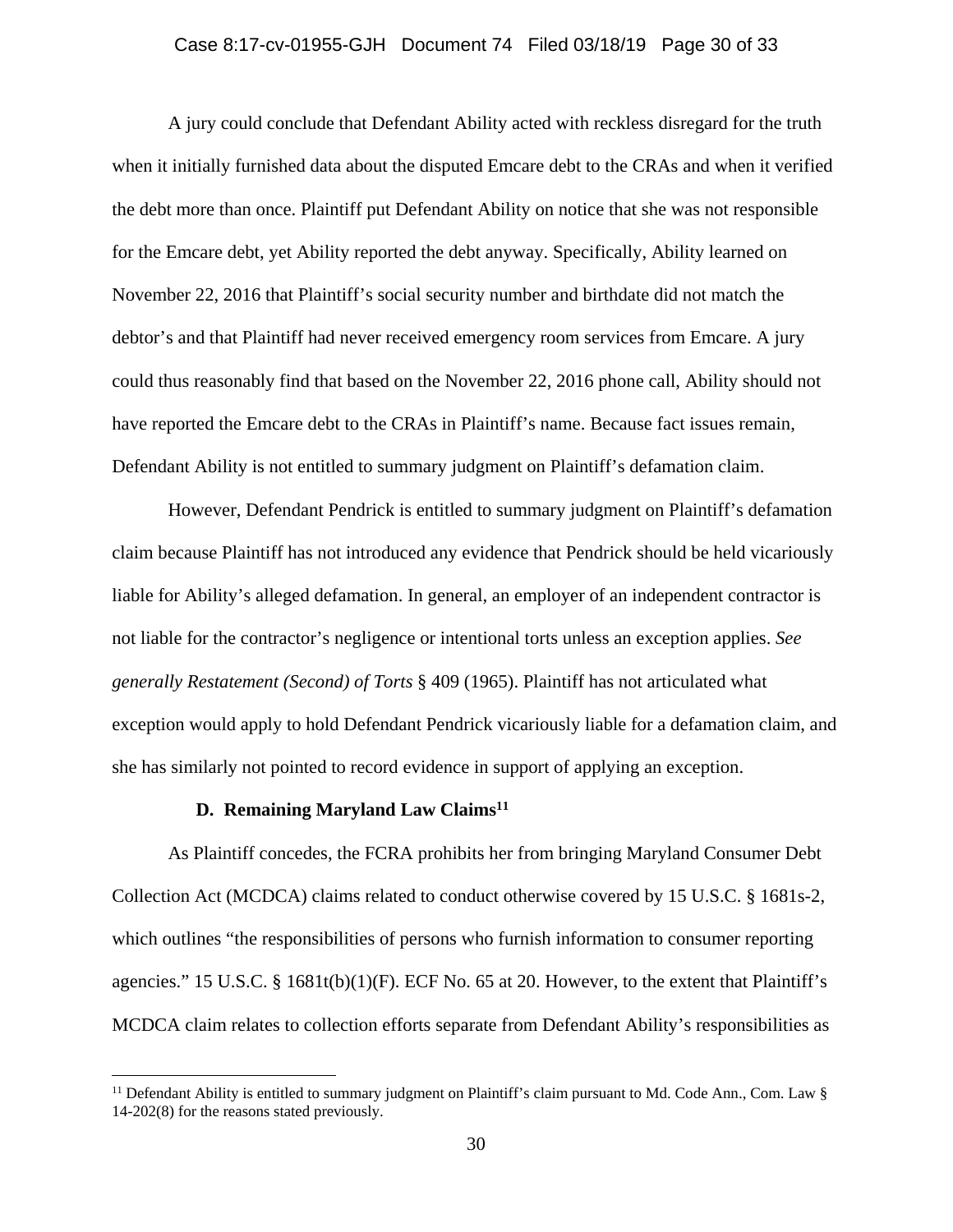#### Case 8:17-cv-01955-GJH Document 74 Filed 03/18/19 Page 31 of 33

a furnisher, the FCRA does not preempt states from imposing additional requirements that pose no obstacle to the FCRA's objectives. *Id.* Thus, in evaluating whether Plaintiff's MCDCA claims can survive Defendants' motions for summary judgment, the Court considers only conduct not otherwise regulated by 15 U.S.C. § 1681s-2. In this light, the Court looks specifically to action take before Defendant Ability furnished information to the CRAs, triggering its responsibilities under 15 U.S.C. § 1681s-2.

Unlike the FDCPA, which includes the "principal purpose" definition of "debt collector," the MCDCA defines a "collector" only as "a person collecting or attempting to collect an alleged debt," thus Defendant Pendrick is not covered by the MCDCA provisions underlying Plaintiff's claims. Given that the undisputed facts establish that Defendant Pendrick is not a debt collector within that term's meaning under the MCDCA, as a matter of law, vicarious liability could not attach. *See e.g.*, *Wadlington v. Credit Acceptance Corp.*, 76 F.3d 103, 108 (6th Cir.1996) (client may be vicariously liable only if the client qualifies as a debt collector). Defendant Pendrick's motion for summary judgment as to Plaintiff's MCDCA claims will therefore be granted.

However, Defendant Ability may still be liable under the MCDCA. Per § 14-202(3), collectors may not "threaten to disclose information which affects the debtor's reputation for credit worthiness with knowledge that the information is false." Md. Code Ann., Com. Law § 14- 202(3). Actual knowledge or reckless disregard as to information's falsity satisfies the statute's "knowledge" requirement. *Powell v. Palisades Acquisition XVI, LLC*, 782 F.3d 119, 128 (4th Cir. 2014). And "ignorance of the law" does not immunize debt collectors from liability for mistakes of law. *Spencer v. Hendersen-Webb, Inc.*, 81 F. Supp. 2d 582, 594 (D. Md. Dec. 16, 1999) (citing *Hopkins v. State*, 193 Md. 489, 498 (1950)).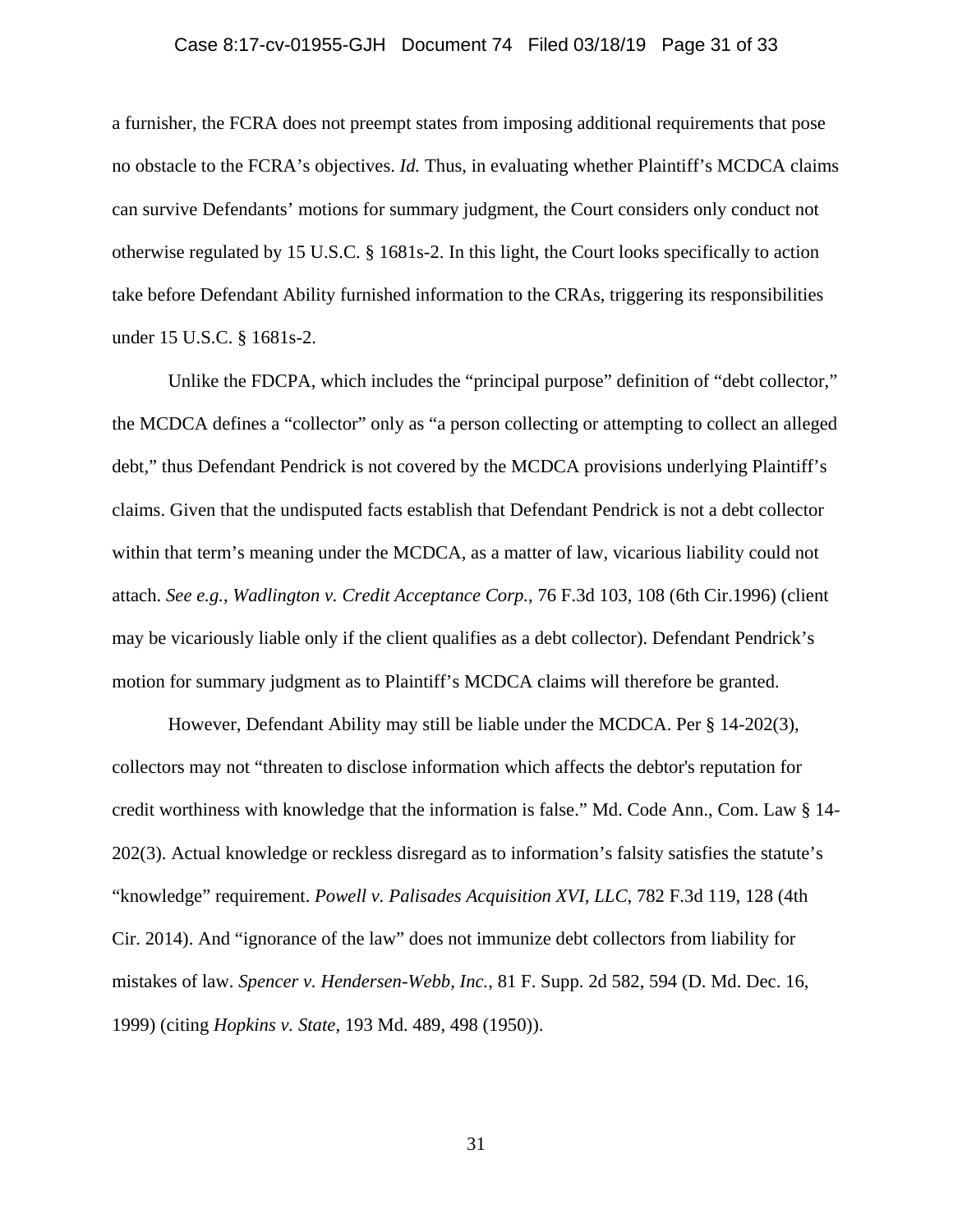### Case 8:17-cv-01955-GJH Document 74 Filed 03/18/19 Page 32 of 33

Fact issues preclude Defendant Ability from prevailing as a matter of law on this claim. The November 22, 2016 call alone creates genuine disputes of material fact as to whether Defendant Ability knew that Plaintiff was not responsible for the Emcare debt and whether it threatened to disclose derogatory credit information despite this knowledge. As described in detail above, Plaintiff put Defendant Ability on notice that she was not the debtor during the November 22 phone conversation. Yet, Carlson insisted that Plaintiff's only recourse was to dispute the debt with the CRAs after Ability reported the debt. A jury could reasonably infer that by framing Plaintiff's options in this way, Defendant Ability was threatening to disclose derogatory tradeline information despite Plaintiffs' specific assertions that her Social Security number and birthdate did not match the debtor's.

Because Plaintiff has introduced sufficient evidence about whether Defendant Ability violated the MCDCA and the FDCPA, it follows that enough is in the record to prove a Maryland Consumer Protection Act (MCPA) violation. The MCPA prohibits the use of unfair or deceptive practices in the collection of any debts, Md. Code Ann., Com. Law § 13-303(5), including the use of "false, falsely disparaging, or misleading oral or written statements" which have "the capacity, tendency, or effect of deceiving or misleading consumers," Md. Code Ann., Com. Law § 13-301(1). Because, as discussed above, Defendant Ability made misleading statements to Plaintiff during the November 22, 2016 phone call, it likely also violated this provision of the MCPA. Finally, the MCPA ties in violations of the MCDCA by defining unfair, abusive, or deceptive trade practices to include violations of "Title 14, Subtitle 2 of this article, the Maryland Consumer Debt Collection Act." *Id.* § 13-30(14)(iii). Thus, for the same reasons that Defendant Ability's motion for summary judgment on Plaintiff's remaining MCDCA claim